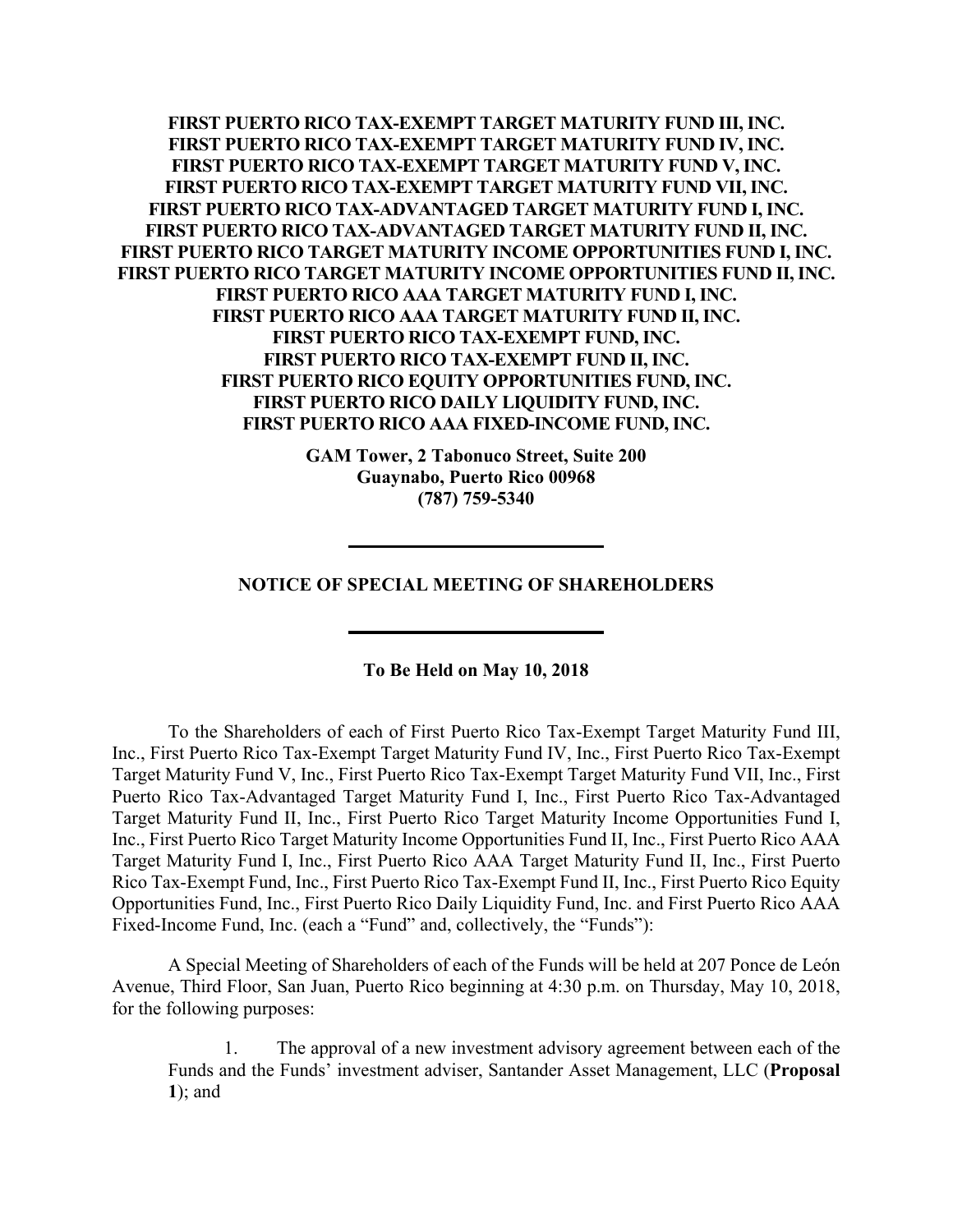2. To consider and vote upon such other matters as may properly come before said meeting or any adjournments thereof.

The close of business on March 12, 2018 has been fixed as the record date for the determination of shareholders entitled to notice of and to vote at the meeting and any adjournments thereof. A list of these shareholders will be available for inspection for a period of ten (10) days prior to the annual meeting at the offices of the Funds at GAM Tower, 2 Tabonuco Street, 2nd Floor, Guaynabo, Puerto Rico, and will also be available for inspection at the meeting.

By order of the Board of Directors,

pye Bours

Jorge E. Souss Assistant Secretary

March 27, 2018

**IF YOU WILL BE ATTENDING THE SPECIAL MEETING PERSONALLY, WE RESPECTFULLY REQUEST THAT YOU BRING YOUR PROXY CARD, ALONG WITH A GOVERNMENT-ISSUED IDENTIFICATION CARD, IN ORDER TO VERIFY YOUR IDENTITY FOR ADMITTANCE TO THE MEETING. FAILURE TO COMPLY MAY RESULT IN YOU BEING DENIED ADMITTANCE TO THE SPECIAL MEETING.** 

**YOUR VOTE IS IMPORTANT REGARDLESS OF THE SIZE OF YOUR HOLDINGS IN THE FUND. WHETHER OR NOT YOU PLAN TO ATTEND THE MEETING, WE ASK THAT YOU PLEASE COMPLETE AND SIGN THE ENCLOSED PROXY CARD AND RETURN IT PROMPTLY IN THE ENCLOSED ENVELOPE WHICH NEEDS NO POSTAGE IF MAILED IN PUERTO RICO. INSTRUCTIONS FOR THE PROPER EXECUTION OF PROXIES ARE SET FORTH ON THE INSIDE COVER.**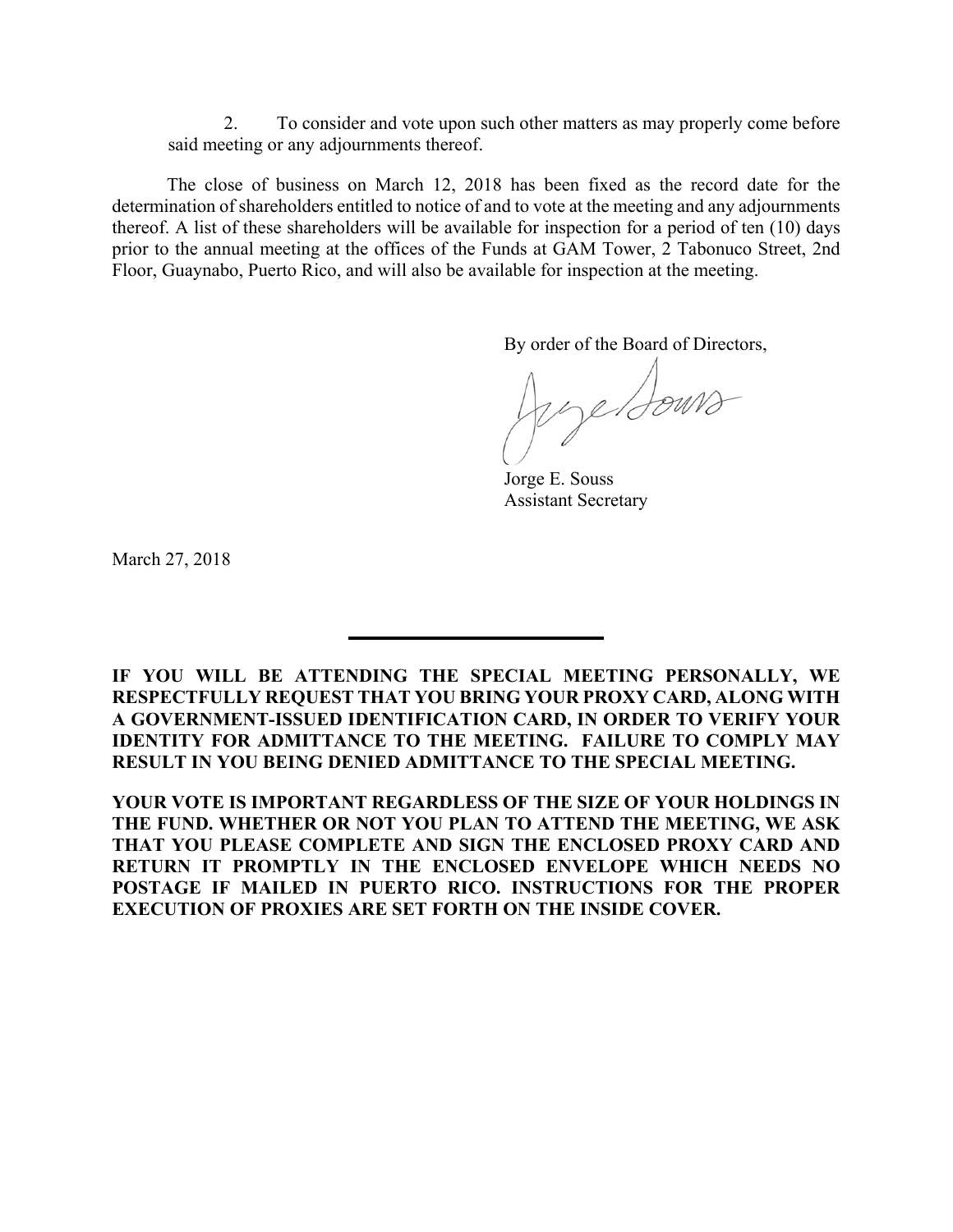## **INSTRUCTIONS FOR SIGNING PROXY CARDS**

The following general rules for signing proxy cards may be of assistance to you and avoid the time and expense to the Fund involved in validating your vote if you fail to sign your proxy card properly.

1. *Individual Accounts:* Sign your name exactly as it appears in the registration on the proxy card.

2. *Joint Accounts:* Each party must sign, and the names should conform exactly to the names shown in the registration.

3. *All Other Accounts:* The capacity of the individual signing the proxy should be indicated unless it is reflected in the form of registration. For example:

|     | <b>Registration</b>                                  | <b>Valid Signature</b> |
|-----|------------------------------------------------------|------------------------|
|     | <b>Corporate Accounts</b>                            |                        |
| (1) |                                                      |                        |
| (2) | ABC Corp.                                            |                        |
|     | (3) ABC Corp. Profit Sharing Plan  John Doe, Trustee |                        |
|     | <b>Trust Accounts</b>                                |                        |
|     |                                                      |                        |
|     | (2) Jane B. Doe, Trustee                             |                        |
|     | <b>Custodian or Estate Accounts</b>                  |                        |
|     | (1) John B. Smith, Cust.                             |                        |
|     |                                                      |                        |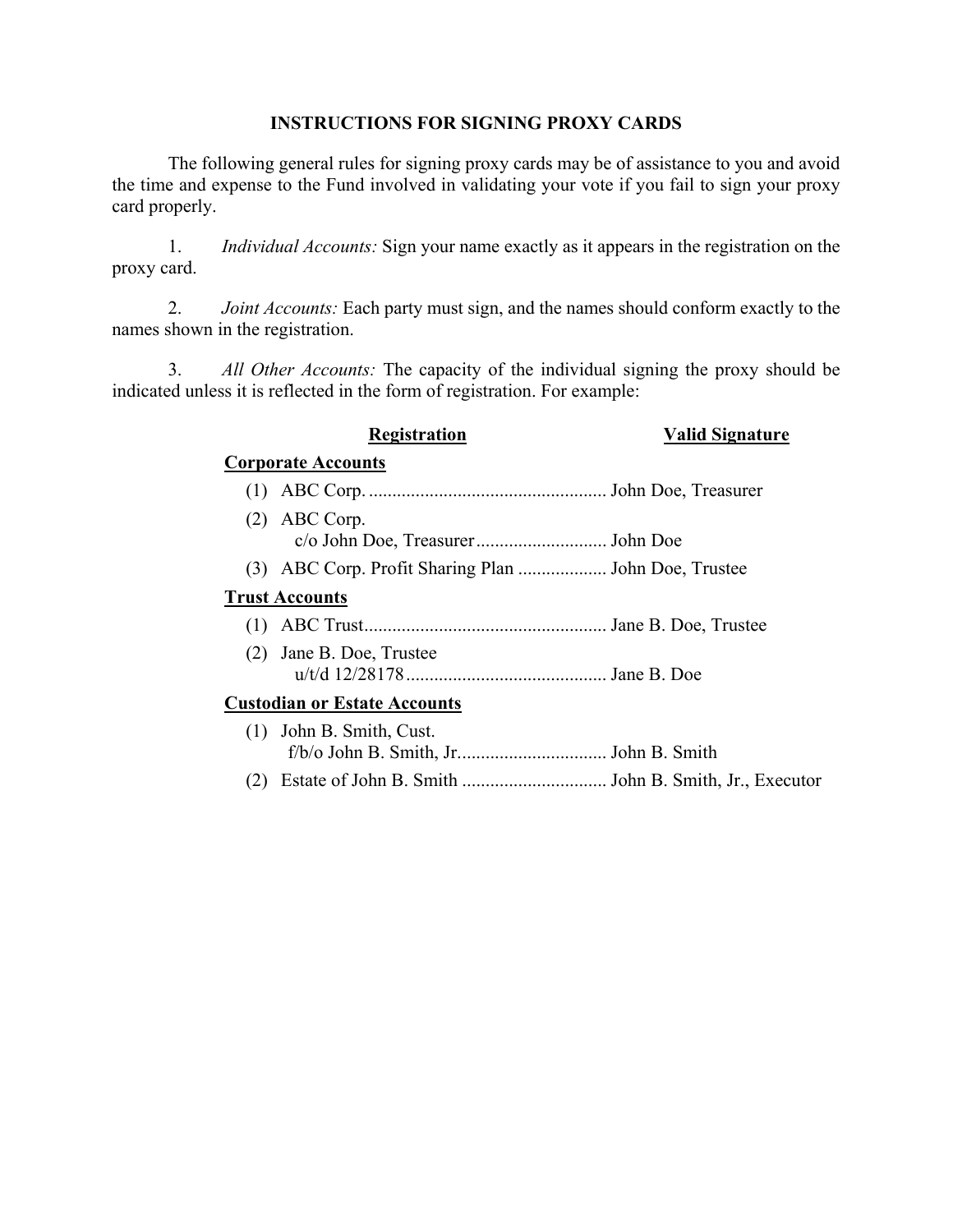## **IMPORTANT INFORMATION FOR FUND SHAREHOLDERS**

## **While we encourage you to read the full text of the accompanying Joint Proxy Statement, for your convenience, we have provided a brief overview of the matter to be voted upon.**

#### *Questions and Answers*

- *Q. What am I being asked to vote "FOR" in this proxy?*
- A. You are being asked to vote in favor of a proposal to approve a new investment advisory agreement, substantively identical to the prior investment advisory agreement, with your Fund's current investment adviser, Santander Asset Management, LLC ("SAM"). This new investment advisory agreement will take effect upon approval thereof by Fund shareholders at the Special Meeting of Shareholders. The current investment advisory agreement between SAM and the Funds, which was approved by the Board of Directors of the Funds on an interim basis, took effect on December 20, 2017, the date on which Banco Santander, S.A. (collectively with its affiliates, the "Santander Group") became the indirect owner of 100% of the shares of SAM Investment Holdings Limited, the parent company of your Fund's current investment adviser, through the acquisition of the 50% direct ownership in SAM Investment Holdings Limited owned by Sherbrooke Acquisition Corp SPC ("Sherbrooke"), a segregated portfolio company incorporated in the Cayman Islands controlled jointly by entities affiliated with Warburg Pincus LLC and General Atlantic LLC.
- *Q. Why am I being asked to vote on a new investment advisory agreement?*
- A. Pursuant to a Share Purchase Agreement (the "Purchase Agreement") between Banco Santander, S.A. and Sherbrooke, the ultimate parent companies of Santander Asset Management, LLC, each with a 50% indirect ownership interest therein, a subsidiary of Banco Santander, S.A. (also a party to the Purchase Agreement) purchased the entirety of the shares of SAM Investment Holdings Limited owned by Sherbrooke (the "Transaction"). As a result of the Transaction, which became effective on December 20, 2017, Banco Santander, S.A. indirectly holds 100% of the shares of SAM Investment Holdings Limited. In conformity with Regulation YY of the Board of Governors of the Federal Reserve System, SAM Investment Holdings Limited will transfer SAM to Santander Holdings USA, Inc. ("SHUSA"), a wholly owned subsidiary of Banco Santander, S.A., not more than six months after the effective date of the Transaction (the "Transfer"). The Transaction caused each Fund's then-current investment advisory agreement to terminate on December 20, 2017. Your Fund's Board of Directors has approved, and recommends that you approve, the new investment advisory agreement.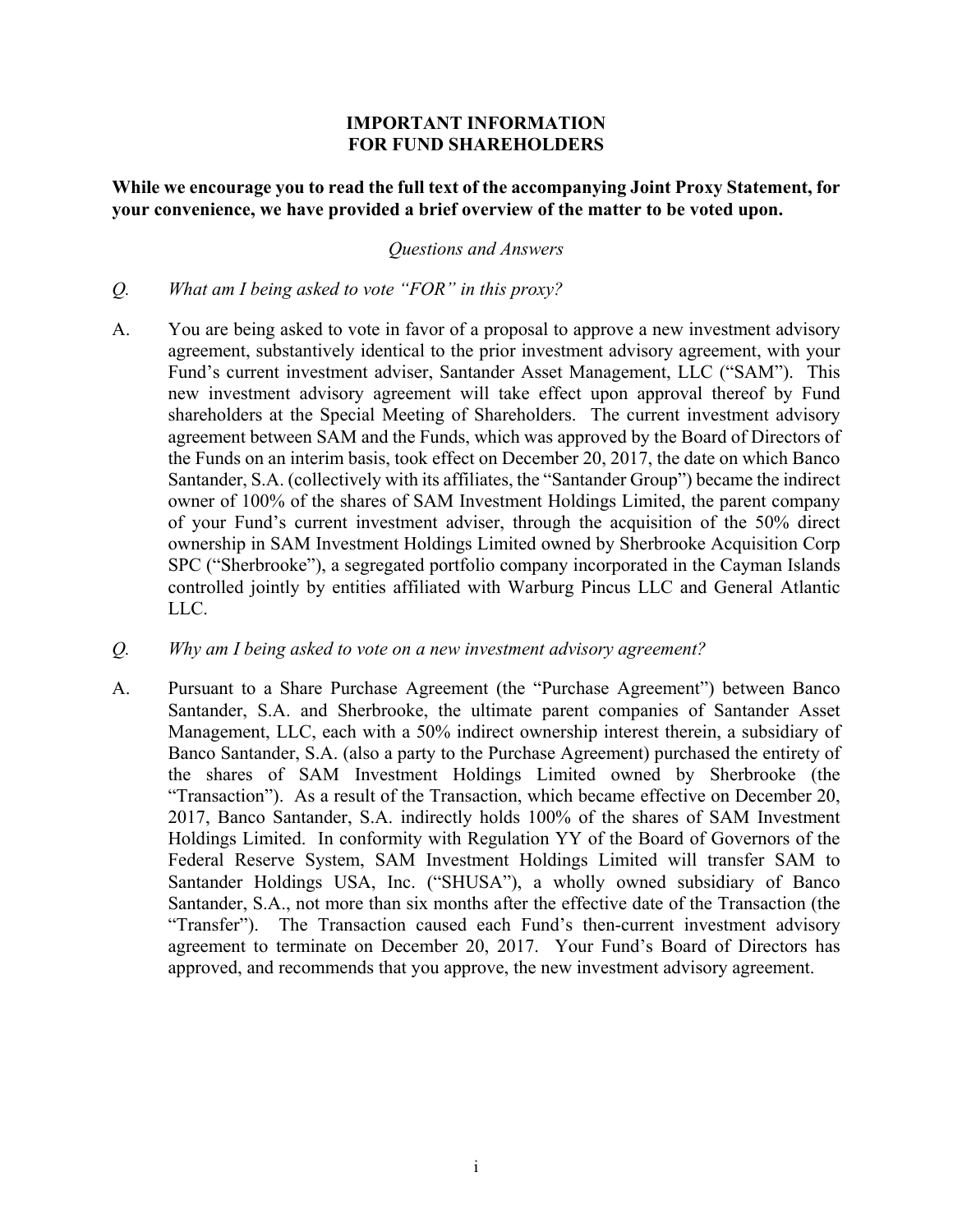- *Q. What prompted the sale by Sherbrooke of its 50% stake in SAM Investment Holdings Limited and the Santander Group's increase to a 100% participation in its global asset management business?*
- A. The Santander Group and Sherbrooke have advised the Funds that, after careful review, they have determined that Sherbrooke's original investment in SAM Investment Holdings Limited already had yielded the expected benefits to SAM Investment Holdings Limited and its subsidiaries (the "SAM Group"), the Santander Group and Sherbrooke. In particular, the Santander Group has reevaluated the strategic development plan of the SAM Group, through which it carries out the majority of its asset management activities globally, and has determined that its future general strategy will be more efficiently pursued as the sole owner of the SAM Group, with a focus on the long-term performance of the SAM Group.

 With respect to the Transfer, the Santander Group has advised the Funds that SHUSA currently is focusing on the transition and integration of SAM under SHUSA to fulfill its regulatory requirements and obligations. SHUSA's plans and strategy for SAM going forward will be developed during the integration process.

- *Q. How will the Transaction and the Transfer potentially benefit me?*
- A. The change of control of SAM Investment Holdings Limited and the eventual transfer of SAM to SHUSA will permit SAM to benefit from a stronger, uniform and worldwide consistent operation by a group with an integral vision, as well as (i) improving the service provided to the SAM Group's clients; (ii) strengthening the focus on client needs in terms of design, management and positioning of products; and (iii) facilitating the development of products that further cater to the needs of local retail clients.
- *Q. How does the new investment advisory agreement differ from my Fund's prior agreement?*
- A. The new investment advisory agreement is substantively identical to the investment advisory agreement that was in effect prior to December 20, 2017 and to the interim investment advisory agreement that went into effect on December 20, 2017.
- *Q. Will my Fund's fees for investment advisory services increase?*
- A. No. The fees for investment advisory services under the new investment advisory agreement remain the same.
- *Q. Will there be any investment adviser changes?*
- A. No. The adviser that currently manages your Fund continues to manage the Fund following the Transaction, and will continue to manage your Fund following the Transfer.
- *Q. Will there be any changes in the tax treatment of the Funds or of shareholders of the Funds?*
- A. No. Tax treatment of the Funds and of shareholders of the Funds will remain the same.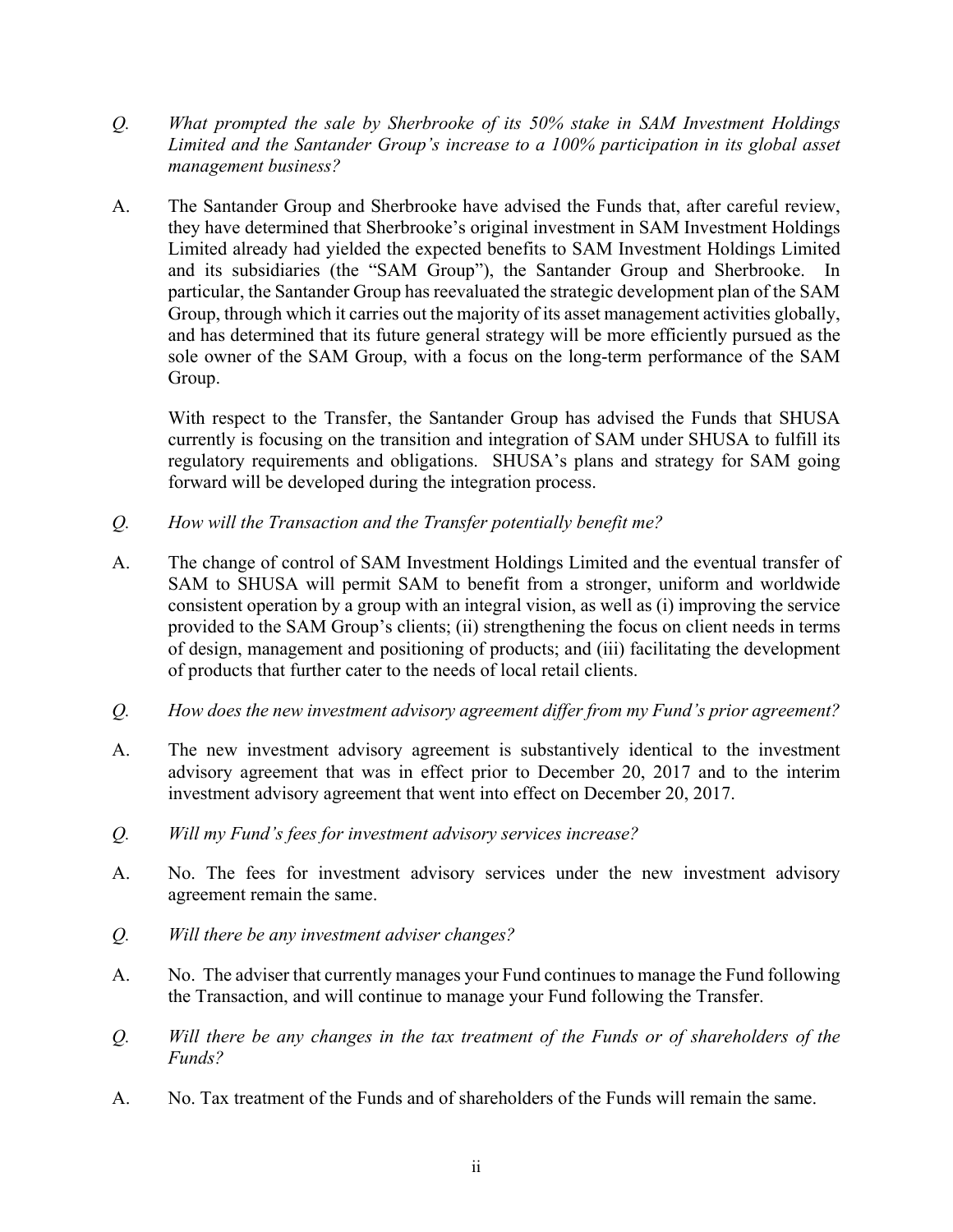- *Q. How do the members of the Board of Directors suggest I vote in connection with the new investment advisory agreement?*
- A. After careful consideration, the Board of your Fund unanimously recommends that you vote FOR the approval of the new investment advisory agreement.
- *Q. Will my vote make a difference?*
- A. Yes. Your vote is needed to ensure that the proposals can be acted upon. We encourage all shareholders to participate in the governance of their Fund.
- *Q. Are the Funds paying for preparation, printing and mailing of this proxy?*
- A. No. All costs will be borne by SAM whether or not the proposals are successful.
- *Q. What would occur if shareholders of a Fund do not approve the new investment advisory agreement?*
- A. In the event that shareholders of a Fund do not approve the new investment advisory agreement, the Funds' Board would act as it deems to be in the best interests of each Fund and its shareholders and would consider various alternatives, such as again seeking shareholder approval of the new investment advisory agreement or seeking shareholder approval of a different agreement.
- *Q. Who do I call if I have questions?*
- A. If you need any assistance, or have any questions regarding the proposals or how to vote your shares, please call the proxy solicitor, LinkActiv, Inc., at 787-522-5918 or 1-855-683- 4264.
- *Q. How do I vote my shares?*
- A. You can vote your shares by attending the meeting, or, if you do not expect to attend, by completing and signing the enclosed proxy card and mailing it in the enclosed postage-paid envelope. Alternatively, you may vote by telephone by calling the toll-free number on the proxy card or by computer by going to the Internet address provided on the proxy card and following the instructions, using your proxy card as a guide.

 If you will be attending the special meeting personally, we respectfully request that you bring your proxy card, along with a government-issued identification card, in order to verify your identity for admittance to the meeting. Failure to comply may result in you being denied admittance to the special meeting.

## **It is important that you vote promptly.**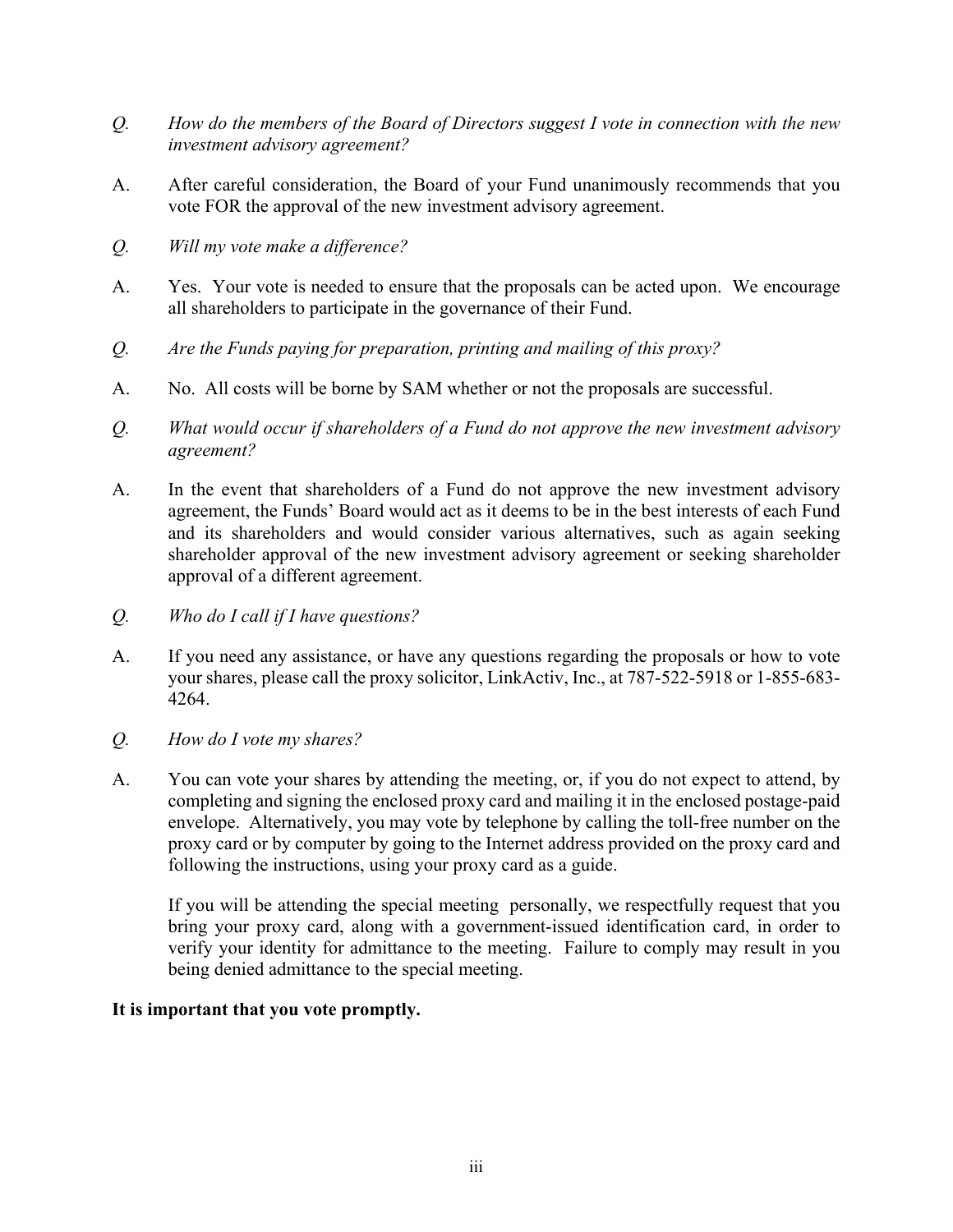**FIRST PUERTO RICO TAX-EXEMPT TARGET MATURITY FUND III, INC. FIRST PUERTO RICO TAX-EXEMPT TARGET MATURITY FUND IV, INC. FIRST PUERTO RICO TAX-EXEMPT TARGET MATURITY FUND V, INC. FIRST PUERTO RICO TAX-EXEMPT TARGET MATURITY FUND VII, INC. FIRST PUERTO RICO TAX-ADVANTAGED TARGET MATURITY FUND I, INC. FIRST PUERTO RICO TAX-ADVANTAGED TARGET MATURITY FUND II, INC. FIRST PUERTO RICO TARGET MATURITY INCOME OPPORTUNITIES FUND I, INC. FIRST PUERTO RICO TARGET MATURITY INCOME OPPORTUNITIES FUND II, INC. FIRST PUERTO RICO AAA TARGET MATURITY FUND I, INC. FIRST PUERTO RICO AAA TARGET MATURITY FUND II, INC. FIRST PUERTO RICO TAX-EXEMPT FUND, INC. FIRST PUERTO RICO TAX-EXEMPT FUND II, INC. FIRST PUERTO RICO EQUITY OPPORTUNITIES FUND, INC. FIRST PUERTO RICO DAILY LIQUIDITY FUND, INC. FIRST PUERTO RICO AAA FIXED-INCOME FUND, INC.** 

> **GAM Tower, 2 Tabonuco Street, Suite 200 Guaynabo, Puerto Rico 00968 (787) 759-5340**

#### **SPECIAL MEETING OF SHAREHOLDERS**

**May 10, 2018** 

## **JOINT PROXY STATEMENT**

This joint proxy statement is furnished in connection with the solicitation by the Board of Directors (the "Board") of each of First Puerto Rico Tax-Exempt Target Maturity Fund III, Inc. (the "Tax-Exempt Target Maturity Fund III"), First Puerto Rico Tax-Exempt Target Maturity Fund IV, Inc. (the "Tax-Exempt Target Maturity Fund IV"), First Puerto Rico Tax-Exempt Target Maturity Fund V, Inc. (the "Tax-Exempt Target Maturity Fund V"), First Puerto Rico Tax-Exempt Target Maturity Fund VII, Inc. (the "Tax-Exempt Target Maturity Fund VII"), First Puerto Rico Tax-Advantaged Target Maturity Fund I, Inc. (the "Tax-Advantaged Target Maturity Fund I"), First Puerto Rico Tax-Advantaged Target Maturity Fund II, Inc. (the "Tax-Advantaged Target Maturity Fund II"), First Puerto Rico Target Maturity Income Opportunities Fund I, Inc. (the "Target Maturity Income Opportunities Fund I"), First Puerto Rico Target Maturity Income Opportunities Fund II, Inc. (the "Target Maturity Income Opportunities Fund II"), First Puerto Rico AAA Target Maturity Fund I, Inc. (the "AAA Target Maturity Fund I"), First Puerto Rico AAA Target Maturity Fund II, Inc. (the "AAA Target Maturity Fund II"), First Puerto Rico Tax-Exempt Fund, Inc. (the "Tax-Exempt Fund"), First Puerto Rico Tax-Exempt Fund II, Inc. (the "Tax-Exempt Fund II"), First Puerto Rico Equity Opportunities Fund, Inc. (the "Equity Opportunities Fund"), First Puerto Rico Daily Liquidity Fund, Inc. (the "Daily Liquidity Fund") and First Puerto Rico AAA Fixed-Income Fund, Inc. (the "AAA Fixed-Income Fund" and, collectively with the Tax-Exempt Target Maturity Fund III, the Tax-Exempt Target Maturity Fund IV, the Tax-Exempt Target Maturity Fund V, the Tax-Exempt Target Maturity Fund VII, the Tax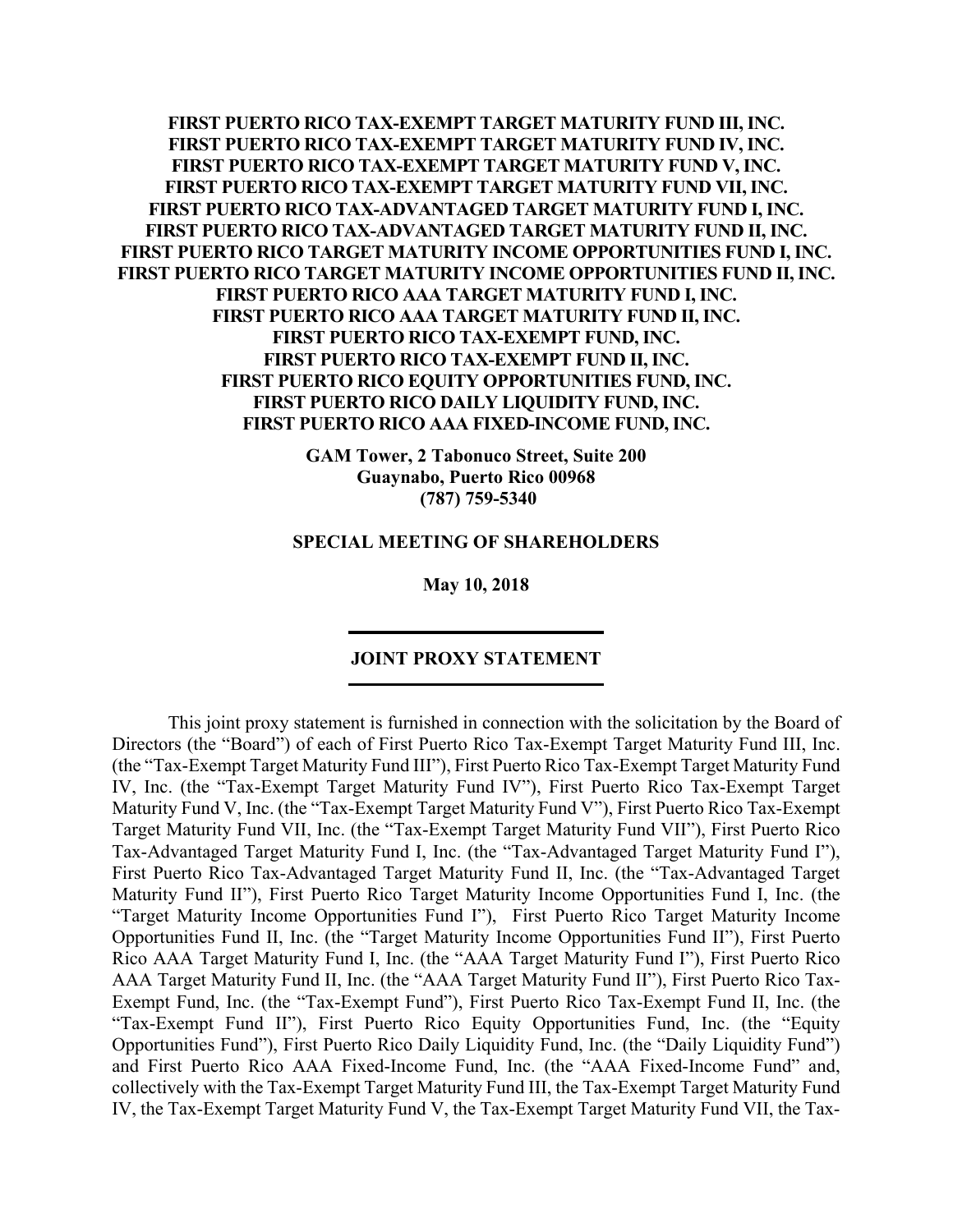Advantaged Target Maturity Fund I, the Tax-Advantaged Target Maturity Fund II, the Target Maturity Income Opportunities Fund I, the Target Maturity Income Opportunities Fund II, the AAA Target Maturity Fund I, the AAA Target Maturity Fund II, the Tax-Exempt Fund, the Tax-Exempt Fund II, the Equity Opportunities Fund and the Daily Liquidity Fund, the "Funds") of proxies to be voted at a Special Meeting of Shareholders of the Funds, in each case to be held at 207 Ponce de León Avenue, Third Floor, San Juan, Puerto Rico beginning at 4:30 p.m. on Thursday, May 10, 2018 (the "Meeting"), and at any adjournments thereof, for the purposes set forth in the accompanying Notice of Special Meeting of Shareholders. **IF YOU WILL BE ATTENDING THE SPECIAL MEETING PERSONALLY, WE RESPECTFULLY REQUEST THAT YOU BRING YOUR PROXY CARD, ALONG WITH A GOVERNMENT-ISSUED IDENTIFICATION CARD, IN ORDER TO VERIFY YOUR IDENTITY FOR ADMITTANCE TO THE MEETING. FAILURE TO COMPLY MAY RESULT IN YOU BEING DENIED ADMITTANCE TO THE SPECIAL MEETING.**

The cost of soliciting proxies and the expenses incurred in connection with the preparation thereof will be borne by the Funds' investment adviser, Santander Asset Management, LLC ("SAM" or the "Adviser"). Proxy solicitations will be made mainly by mail. In addition, a proxy solicitor, LinkActiv, Inc., will also solicit proxies in person or by telephone. Furthermore, certain officers, directors and employees of the Funds, the Funds' distributor, Santander Securities LLC ("Santander Securities"), and/or other broker-dealers whose clients are shareholders of the Funds, may solicit proxies in person or by telephone or mail. The principal offices of Santander Securities' Puerto Rico branch are located at 207 Ponce de León Avenue, Fourth Floor, San Juan, Puerto Rico 00917, and the principal offices of SAM are located at GAM Tower, 2 Tabonuco Street, 2nd Floor, Guaynabo, Puerto Rico 00968. Each of Santander Securities and SAM are indirect subsidiaries of Banco Santander, S.A. (together with its affiliates, the "Santander Group").

All properly executed proxies received prior to the Meeting will be voted at the Meeting in accordance with the instructions marked thereon or otherwise as provided therein. Unless instructions to the contrary are marked, Shares represented by proxies will be voted "FOR" all the proposals. The term "Shares" is defined on page 6. In the case of Proposal 1, the presence, in person or by proxy, of the holders of more than 50% of the outstanding Shares of each particular Fund is necessary to constitute a quorum at the Meeting. For purposes of determining the presence of a quorum for considering Proposal 1 at the Meeting, abstentions and "broker non-votes" (*i.e*., proxies from brokers or nominees indicating that such persons have not received instructions from the beneficial owner or other persons entitled to vote Shares on a particular matter with respect to which the brokers or nominees do not have discretionary power) will be treated as Shares that are present at the Meeting but do not constitute a vote "FOR" Proposal 1, and effectively result in a vote "AGAINST" Proposal 1. Approval of Proposal 1 requires the affirmative vote of "a majority of the outstanding voting securities" of the Fund, as explained in Proposal 1 under the heading "Shareholder Approval." Any shareholder who has given his or her vote by proxy has the right to revoke it at any time prior to its exercise either by attending the Meeting and voting his or her Shares in person or by submitting a letter of revocation or a later-dated proxy to such Fund at the above address prior to the date of the Meeting.

Broker-dealer firms, including Santander Securities, holding shares of a Fund in "street name" for the benefit of their customers and clients will request the instructions of such customers and clients on how to vote their Shares on each Proposal before the Meeting. Each Fund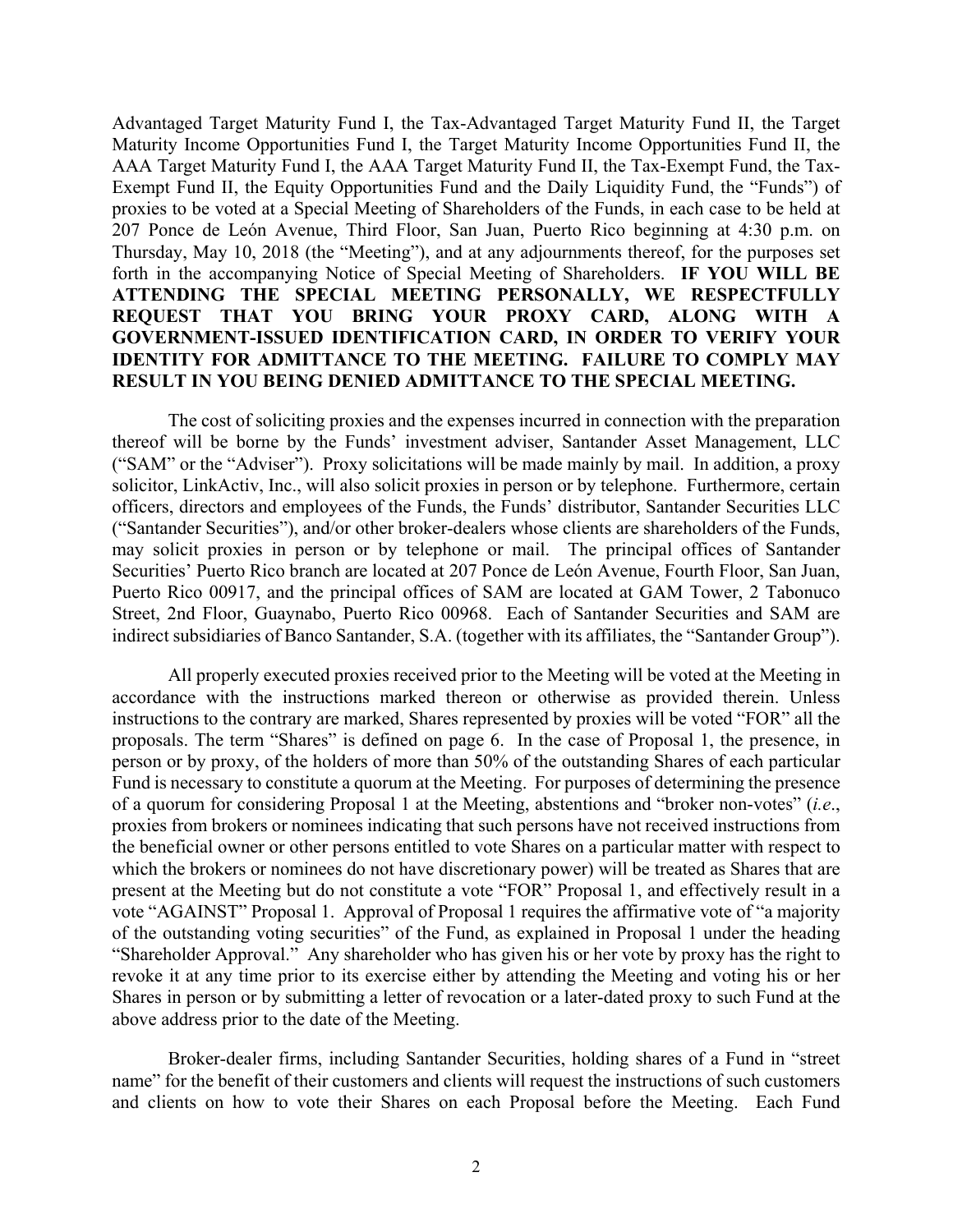understands that, under the rules of the New York Stock Exchange (the "NYSE"), such brokerdealer firms may not grant authority to the proxies designated to vote on Proposal 1 if no instructions have been received prior to the date specified in the broker-dealer firms' request for voting instructions. A signed proxy card or other authorization by a beneficial owner of Shares that does not specify how the beneficial owner's Shares may be voted on Proposal 1 may be deemed an instruction to vote such Shares in favor of Proposal 1.

If a shareholder beneficially owns Shares that are held in "street name" through a brokerdealer or that are held of record by a service agent, or if a shareholder holds Shares through an IRA trust, and if such shareholder does not give specific voting instructions for his or her Shares, they could be voted in a manner that such shareholder may not intend. Therefore, shareholders are strongly encouraged to give their broker-dealer, service agent or IRA trust specific instructions as to how they want their Shares voted.

In the event that a quorum is not present at the Meeting, or in the event that a quorum is present but sufficient votes to approve any of the proposals are not received, the persons named as proxies may propose one or more adjournments of the Meeting to permit further solicitations of proxies. In determining whether to adjourn the Meeting, the following factors will be considered: the nature of the Proposals that are subject of the Meeting; the percentage of votes actually cast; the percentage of negative votes actually cast; the nature of any further solicitation and the information to be provided to shareholders with respect to the reasons for the solicitation. Any adjournment will require the affirmative vote of a majority of the Shares represented at the Meeting in person or by proxy.

The Board knows of no business other than that specifically mentioned in the Notice of Meeting that will be presented for consideration at the Meeting, except for procedural matters incident to the conduct of the Meeting. If any other matters are properly presented, it is the intention of the persons named in the enclosed proxy to vote in accordance with their best judgment on such matters.

The Board has fixed the close of business on March 12, 2018, as the record date (the "Record Date") for the determination of shareholders of each Fund entitled to notice of and to vote at the Meeting or any adjournments thereof. Shareholders of each Fund on the Record Date are entitled to vote on each applicable Proposal (to the extent specified below in each Proposal) with no cumulative voting rights.

First Puerto Rico Tax-Exempt Target Maturity Fund III has one class of shares of common stock, with a par value of \$0.01 per share: Class A common shares (the "Tax-Exempt Target Maturity Fund III Shares"), which entitle the holder thereof to vote as provided below. On the Record Date, there were 10,500,207.980 Tax-Exempt Target Maturity Fund III Shares outstanding. Each Tax-Exempt Target Maturity Fund III shareholder is entitled to one vote for each Tax-Exempt Target Maturity Fund III Share held and a proportionate fraction of a vote for any fractional Tax-Exempt Target Maturity Fund III Share held.

First Puerto Rico Tax-Exempt Target Maturity Fund IV has one class of shares of common stock, with a par value of \$0.01 per share: Class A common shares (the "Tax-Exempt Target Maturity Fund IV Shares"), which entitle the holder thereof to vote as provided below. On the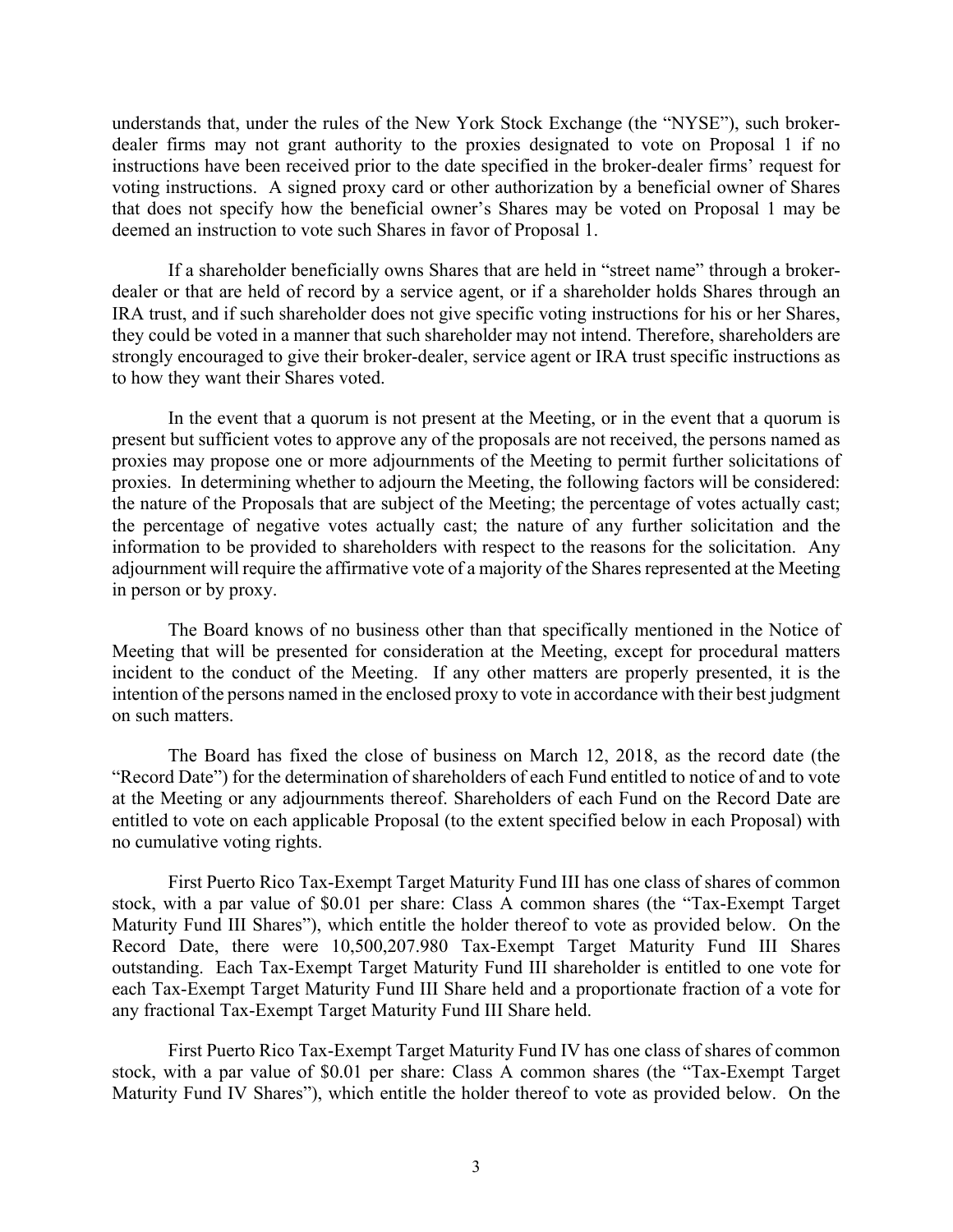Record Date, there were 10,795,332.920 Tax-Exempt Target Maturity Fund IV Shares outstanding. Each Tax-Exempt Target Maturity Fund IV shareholder is entitled to one vote for each Tax-Exempt Target Maturity Fund IV Share held and a proportionate fraction of a vote for any fractional Tax-Exempt Target Maturity Fund IV Share held.

First Puerto Rico Tax-Exempt Target Maturity Fund V has one class of shares of common stock, with a par value of \$0.01 per share: Class A common shares (the "Tax-Exempt Target Maturity Fund V Shares"), which entitle the holder thereof to vote as provided below. On the Record Date, there were 14,852,518.065 Tax-Exempt Target Maturity Fund V Shares outstanding. Each Tax-Exempt Target Maturity Fund V shareholder is entitled to one vote for each Tax-Exempt Target Maturity Fund V Share held and a proportionate fraction of a vote for any fractional Tax-Exempt Target Maturity Fund V Share held.

First Puerto Rico Tax-Exempt Target Maturity Fund VII has one class of shares of common stock, with a par value of \$0.01 per share: Class A common shares (the "Tax-Exempt Target Maturity Fund VII Shares"), which entitle the holder thereof to vote as provided below. On the Record Date, there were 7,411,863.061 Tax-Exempt Target Maturity Fund VII Shares outstanding. Each Tax-Exempt Target Maturity Fund VII shareholder is entitled to one vote for each Tax-Exempt Target Maturity Fund VII Share held and a proportionate fraction of a vote for any fractional Tax-Exempt Target Maturity Fund VII Share held.

First Puerto Rico Tax-Advantaged Target Maturity Fund I has one class of shares of common stock, with a par value of \$0.01 per share: Class A common shares (the "Tax-Advantaged Target Maturity Fund I Shares"), which entitle the holder thereof to vote as provided below. On the Record Date, there were 10,226,717.250 Tax-Advantaged Target Maturity Fund I Shares outstanding. Each Tax-Advantaged Target Maturity Fund I shareholder is entitled to one vote for each Tax-Advantaged Target Maturity Fund I Share held and a proportionate fraction of a vote for any fractional Tax-Advantaged Target Maturity Fund I Share held.

First Puerto Rico Tax-Advantaged Target Maturity Fund II has one class of shares of common stock, with a par value of \$0.01 per share: Class A common shares (the "Tax-Advantaged Target Maturity Fund II Shares"), which entitle the holder thereof to vote as provided below. On the Record Date, there were 10,286,224.910 Tax-Advantaged Target Maturity Fund II Shares outstanding. Each Tax-Advantaged Target Maturity Fund II shareholder is entitled to one vote for each Tax-Advantaged Target Maturity Fund II Share held and a proportionate fraction of a vote for any fractional Tax-Advantaged Target Maturity Fund II Share held.

First Puerto Rico Target Maturity Income Opportunities Fund I has one class of shares of common stock, with a par value of \$0.01 per share: Class A common shares (the "Target Maturity Income Opportunities Fund I Shares"), which entitle the holder thereof to vote as provided below. On the Record Date, there were 6,309,715.914 Target Maturity Income Opportunities Fund I Shares outstanding. Each Target Maturity Income Opportunities Fund I shareholder is entitled to one vote for each Target Maturity Income Opportunities Fund I Share held and a proportionate fraction of a vote for any fractional Target Maturity Income Opportunities Fund I Share held.

First Puerto Rico Target Maturity Income Opportunities Fund II has one class of shares of common stock, with a par value of \$0.01 per share: Class A common shares (the "Target Maturity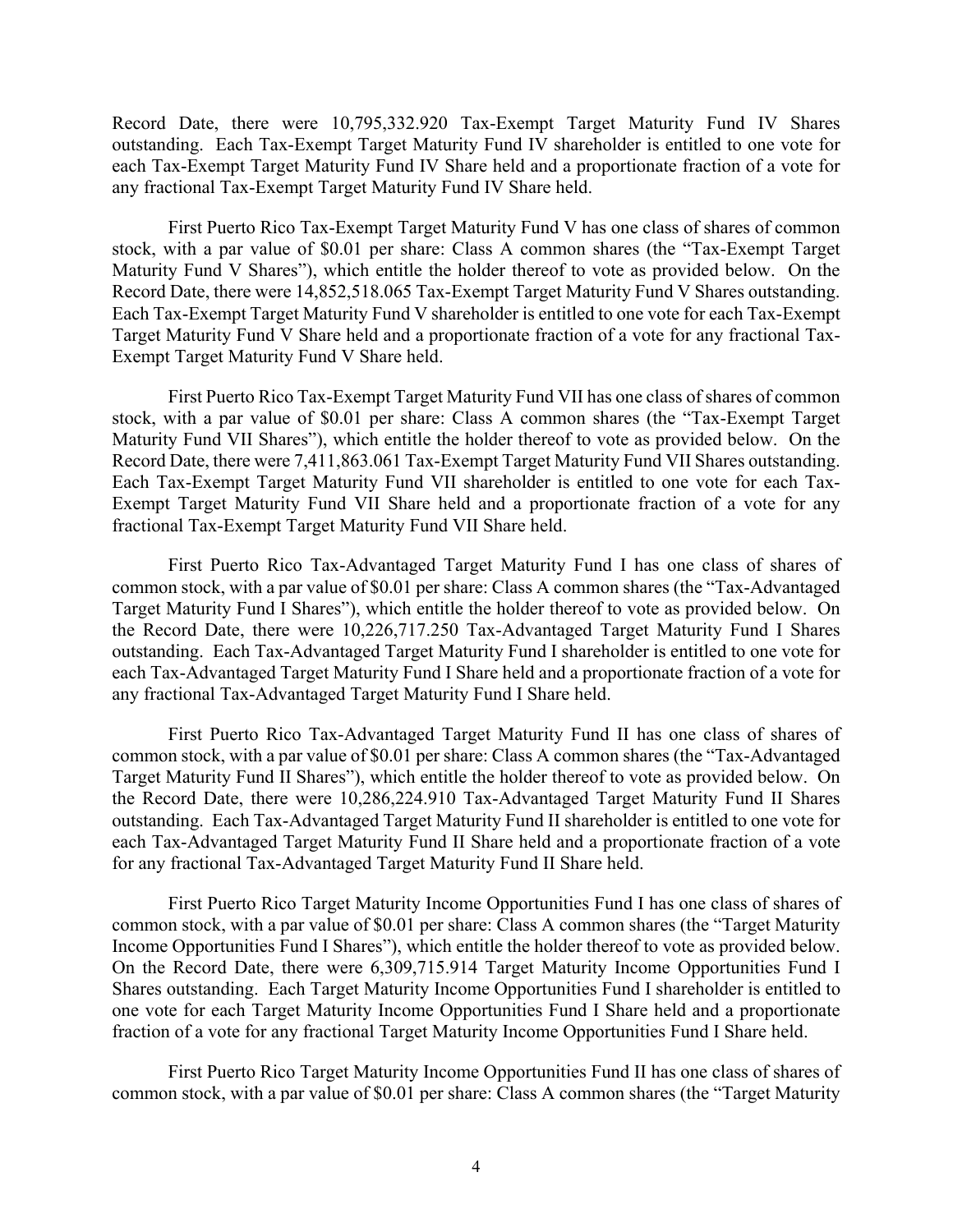Income Opportunities Fund II Shares"), which entitle the holder thereof to vote as provided below. On the Record Date, there were 9,443,941.929 Target Maturity Income Opportunities Fund II Shares outstanding. Each Target Maturity Income Opportunities Fund II shareholder is entitled to one vote for each Target Maturity Income Opportunities Fund II Share held and a proportionate fraction of a vote for any fractional Target Maturity Income Opportunities Fund II Share held.

First Puerto Rico AAA Target Maturity Fund I has one class of shares of common stock, with a par value of \$0.01 per share: Class A common shares (the "AAA Target Maturity Fund I Shares"), which entitle the holder thereof to vote as provided below. On the Record Date, there were 8,175,128.911 AAA Target Maturity Fund I Shares outstanding. Each AAA Target Maturity Fund I shareholder is entitled to one vote for each AAA Target Maturity Fund I Share held and a proportionate fraction of a vote for any fractional AAA Target Maturity Fund I Share held.

First Puerto Rico AAA Target Maturity Fund II has one class of shares of common stock, with a par value of \$0.01 per share: Class A common shares (the "AAA Target Maturity Fund II Shares"), which entitle the holder thereof to vote as provided below. On the Record Date, there were 10,996,699.493 AAA Target Maturity Fund II Shares outstanding. Each AAA Target Maturity Fund II shareholder is entitled to one vote for each AAA Target Maturity Fund II Share held and a proportionate fraction of a vote for any fractional AAA Target Maturity Fund II Share held.

First Puerto Rico Tax-Exempt Fund has two classes of shares of common stock, each with a par value of \$0.01 per share: Class A common shares (the "Tax-Exempt Fund Shares"), which entitle the holder thereof to vote as provided below, and Class Q common shares, which carry no voting rights while any Tax-Exempt Fund Shares are issued and outstanding. On the Record Date, there were 25,796,779.069 Tax-Exempt Fund Shares outstanding. Each Tax-Exempt Fund shareholder is entitled to one vote for each Tax-Exempt Fund Share held and a proportionate fraction of a vote for any fractional Tax-Exempt Fund Share held.

First Puerto Rico Tax-Exempt Fund II has two classes of shares of common stock, each with a par value of \$0.01 per share: Class A common shares (the "Tax-Exempt Fund II Shares"), which entitle the holder thereof to vote as provided below, and Class Q common shares, which carry no voting rights while any Tax-Exempt Fund II Shares are issued and outstanding. On the Record Date, there were 1,934,376.370 Tax-Exempt Fund II Shares outstanding. Each Tax-Exempt Fund II shareholder is entitled to one vote for each Tax-Exempt Fund II Share held and a proportionate fraction of a vote for any fractional Tax-Exempt Fund II Share held.

First Puerto Rico Equity Opportunities Fund has three classes of shares of common stock, each with a par value of \$0.01 per share: Class A common shares (the "Equity Opportunities Fund Class A Shares") and Class Z common shares (the "Equity Opportunities Fund Class Z Shares" and, collectively with the Equity Opportunities Fund Class A Shares, the "Equity Opportunities Fund Shares"), which entitle the holder thereof to vote as provided below, and Class Q common shares, which carry no voting rights while any Equity Opportunities Fund Shares are issued and outstanding. On the Record Date, there were 355,862.057 Equity Opportunities Fund Shares outstanding, of which 258,543.460 were Equity Opportunities Fund Class A Shares and 97,318.597 were Equity Opportunities Fund Class Z Shares. Each Equity Opportunities Fund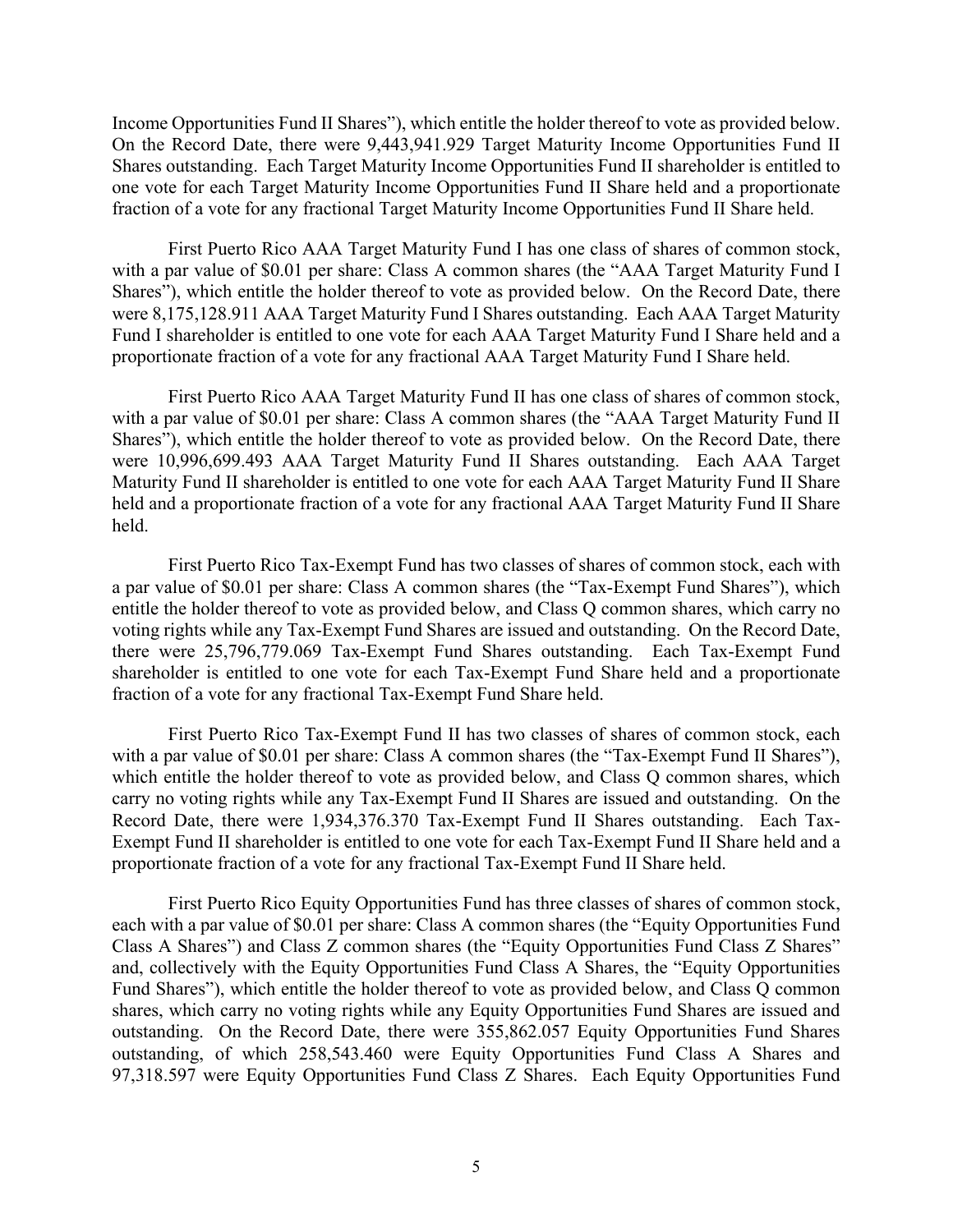shareholder is entitled to one vote for each Equity Opportunities Fund Share held and a proportionate fraction of a vote for any fractional Equity Opportunities Fund Share held.

First Puerto Rico Daily Liquidity Fund has two classes of shares of common stock, each with a par value of \$0.01 per share: Class A common shares (the "Daily Liquidity Fund Shares"), which entitle the holder thereof to vote as provided below, and Class B common shares, which carry no voting rights while any Daily Liquidity Fund Shares are issued and outstanding. On the Record Date, there were 7,481,951.440 Daily Liquidity Fund Shares outstanding. Each Daily Liquidity Fund shareholder is entitled to one vote for each Daily Liquidity Fund Share held and a proportionate fraction of a vote for any fractional Daily Liquidity Fund Share held.

First Puerto Rico AAA Fixed-Income Fund has one class of shares of common stock, with a par value of \$0.01 per share: Class A common shares (the "AAA Fixed-Income Fund Shares"; the AAA Fixed-Income Fund Shares, collectively with the Tax-Exempt Target Maturity Fund III Shares, the Tax-Exempt Target Maturity Fund IV Shares, the Tax-Exempt Target Maturity Fund V Shares, the Tax-Exempt Target Maturity Fund VII Shares, the Tax-Advantaged Target Maturity Fund I Shares, the Tax-Advantaged Target Maturity Fund II Shares, the Target Maturity Income Opportunities Fund I Shares, the Target Maturity Income Opportunities Fund II Shares, the AAA Target Maturity Fund I Shares, the AAA Target Maturity Fund II Shares, the Tax-Exempt Fund Shares, the Tax-Exempt Fund II Shares, the Equity Opportunities Fund Shares and the Daily Liquidity Fund Shares, are referred to herein as the "Shares"), which entitle the holder thereof to vote as provided below, and Class Q common shares, which carry no voting rights while any AAA Fixed-Income Fund Shares are issued and outstanding. On the Record Date, there were 1,611,388.145 AAA Fixed-Income Fund Shares outstanding. Each AAA Fixed-Income Fund shareholder is entitled to one vote for each AAA Fixed-Income Fund Share held and a proportionate fraction of a vote for any fractional AAA Fixed-Income Fund Share held.

At the close of business on the Record Date, the persons listed on Exhibit A owned beneficially the amounts indicated of the Shares of the class of the Fund indicated on Exhibit A. No other person (including any "group" as that term is used in Section 13(d) of the Securities Exchange Act of 1934, as amended (the "Exchange Act")), to the knowledge of the Board, owned beneficially more than 5% of the outstanding Shares of any class of a Fund. As of the Record Date, the officers and Board Members of the Funds, in the aggregate, beneficially owned less than 1% of the outstanding Shares of each Fund.

In order that a shareholder's Shares may be represented at the Meeting, shareholders are required to allow sufficient time for their proxies to be received on or before 11:59 p.m. on May 9, 2018. All proxies received will be voted in favor of all the proposals, unless otherwise directed therein.

#### **PROPOSAL 1**

## **THE APPROVAL OF A NEW INVESTMENT ADVISORY AGREEMENT BETWEEN THE FUNDS AND THE FUNDS' INVESTMENT ADVISER, SANTANDER ASSET MANAGEMENT, LLC**

At the Meeting, you will be asked to approve a new investment advisory agreement between the Funds and Santander Asset Management, LLC, the Funds' investment adviser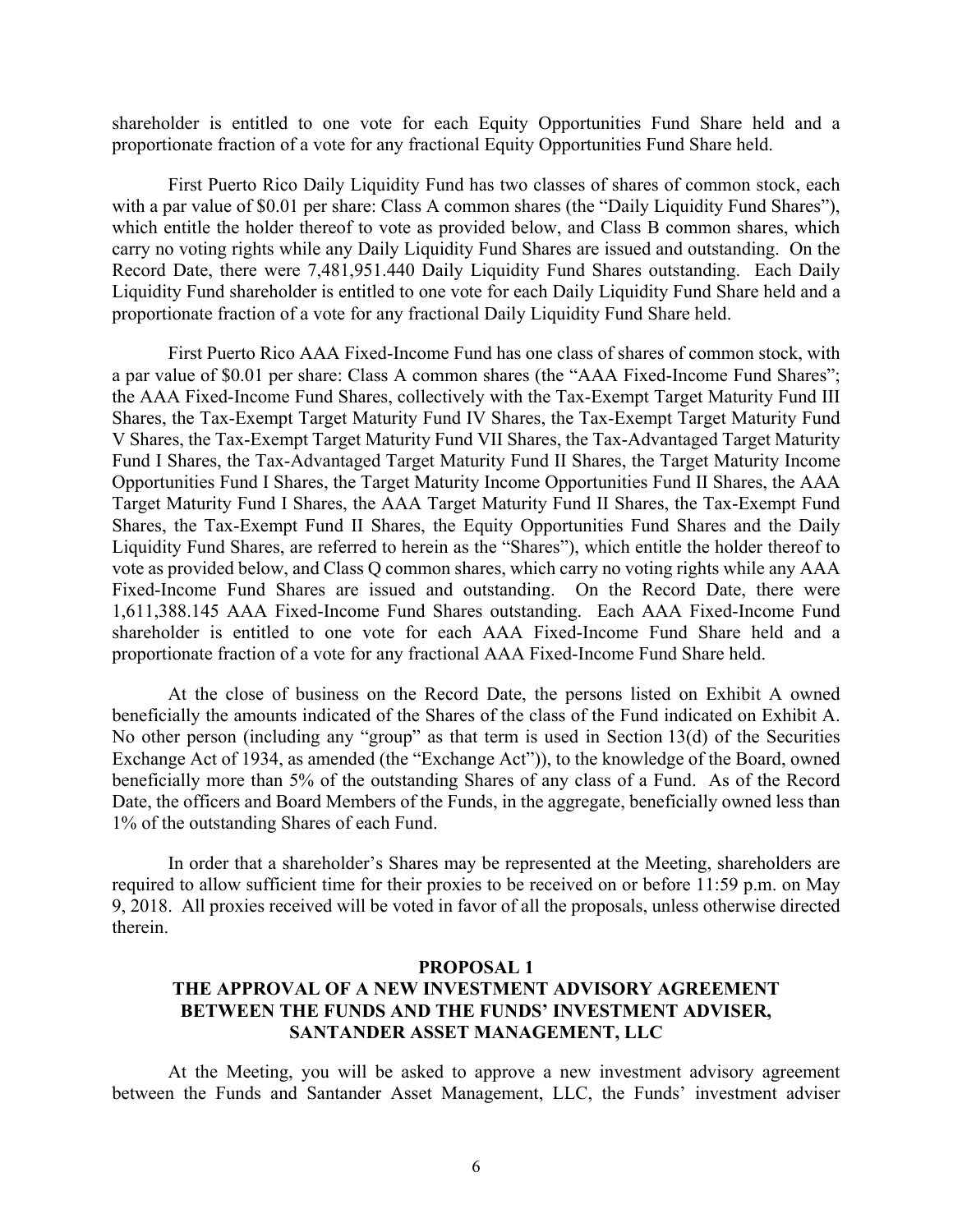("SAM" or the "Adviser"). This new investment advisory agreement will take effect upon approval thereof by Fund shareholders at the Special Meeting of Shareholders. The current investment advisory agreement between SAM and the Funds, which was approved by the Board of Directors of the Funds on an interim basis, took effect on December 20, 2017, the date on which the then-current investment advisory agreement was terminated due to the Transaction that is discussed in more detail below. The Investment Company Act of 1940, as amended (the "1940 Act"), requires that an advisory agreement of an investment company provide for automatic termination of the agreement in the event of its "assignment" (as defined in the 1940 Act), and the investment advisory agreements between the Funds and SAM that were in effect at the time of consummation of the Transaction on December 20, 2017 so provided. Although the Funds are exempt from registration under the 1940 Act pursuant to Section  $6(a)(1)$  thereof, the Board has decided to comply with 1940 Act requirements only with respect to the Transaction (as defined below). Under the 1940 Act, a sale of a controlling block of an investment adviser's voting securities generally is deemed to result in an assignment of the investment adviser's advisory agreements. The consummation of the Transaction on December 20, 2017 constituted a change in control of the voting securities of the Adviser and thus resulted in the automatic termination of the then-current investment advisory agreement. A general description of the new investment advisory agreement, which is substantively identical to the investment advisory agreement that was in effect prior to December 20, 2017 and to the interim investment advisory agreement that went into effect on December 20, 2017, is provided below.

#### **Description of the Transaction**

Pursuant to a Share Purchase Agreement (the "Purchase Agreement"), dated November 16, 2016 (as further amended), between Banco Santander, S.A. (collectively with its affiliates, the "Santander Group") and Sherbrooke Acquisition Corp SPC, a segregated portfolio company incorporated in the Cayman Islands controlled jointly by entities affiliated with Warburg Pincus LLC and General Atlantic LLC ("Sherbrooke"), the ultimate parent companies of Santander Asset Management, LLC, each with a 50% indirect ownership interest therein, a subsidiary of Banco Santander, S.A. (also a party to the Purchase Agreement) purchased the entirety of the shares of SAM Investment Holdings Limited directly owned by Sherbrooke (the "Transaction"). As a result of the Transaction, which became effective on December 20, 2017, Banco Santander, S.A. indirectly holds 100% of the shares of SAM Investment Holdings Limited. Pursuant to the Purchase Agreement, and as part of the Transaction, the Adviser to the Fund remains a wholly owned subsidiary of SAM Investment Holdings Limited, which, as a consequence of the Transaction will in turn be held in its entirety by the Santander Group. However, in conformity with Regulation YY of the Board of Governors of the Federal Reserve System, SAM Investment Holdings Limited will transfer the Adviser to Santander Holdings USA, Inc. ("SHUSA"), a wholly owned subsidiary of Banco Santander, S.A., not more than six months after the effective date of the Transaction (the "Transfer").

#### **Description of the Santander Group**

Banco Santander, S.A. (SAN SM, STD US, BNC LN) is a leading retail and commercial bank, founded in 1857 and headquartered in Spain. It has a meaningful market share in ten core countries in Europe and the Americas, and is among the world's top banks by market capitalization.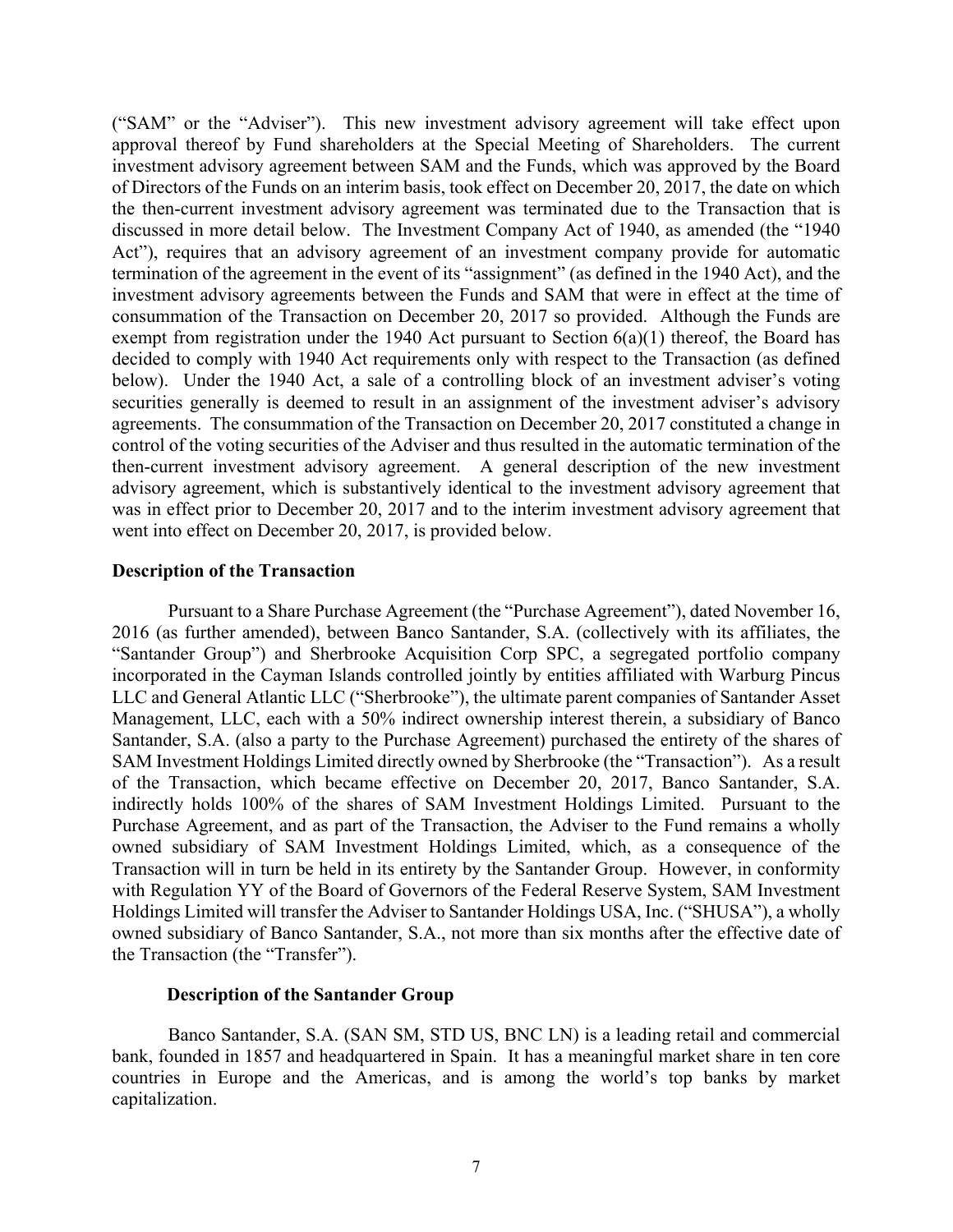At the end of June 2017, Santander had  $\epsilon$ 1.65 trillion (\$1.89 trillion) in managed funds, 131 million customers, 13,800 branches and 200,000 employees. Santander made attributable profit of  $\epsilon$ 3.6 billion (\$4.1 billion) in the first half of 2017, an increase of 24% compared to the same period the prior year.

SAM Investment Holdings Limited and its subsidiaries (the "SAM Group") are the vehicle through which the Santander Group has historically carried out most of its asset management activities. The SAM Group has operations in nine countries across Europe (Spain, United Kingdom, Germany and Luxembourg) and the Americas (Chile, Argentina, United States/Puerto Rico, Brazil and Mexico). As at December 31, 2017, the SAM Group managed more than  $\epsilon$ 178 billion (\$214 billion) in assets and achieved  $\epsilon$ 431 million (\$517 million) in net management fees worldwide. The SAM Group relies on a staff of 615 professionals, more than 170 of which form the investment team, with an average of 10+ years of experience in asset management.

The SAM Group business model is built on an investment process based on fundamental analysis, together with strict risk controls and a high capacity for innovation in order to provide high added value for the clients at all times. In order to give the best product and service, the SAM Group has identified three pillars of action that give meaning to its value proposition: (i) return on investments, (ii) addressing multiple needs with simple, innovative products and (iii) keeping clients informed about their investments.

SAM Investment Holdings Limited's global headquarters are in Madrid, Spain. Its registered office is in Jersey. The SAM Group focuses on the design and administration of collective investment instruments of different kind of assets.

The two main categories of the SAM Group's clients are retail and institutional clients. The terms of the contractual relationships with these clients may vary. As regards retail clients, there are regulatory requirements in each jurisdiction that regulate the terms of the contractual relationship. These contractual agreements may have a limited or an unlimited duration. As regards institutional clients, agreements normally have a defined deposit and duration. More information about the SAM Group is available at www.santanderassetmanagement.com.

SHUSA is headquartered in Boston, Massachusetts and is a wholly-owned subsidiary of Banco Santander, S.A. SHUSA is the parent holding company of Santander Bank, National Association, a national banking association, and owns a majority interest (approximately 68%) of Santander Consumer USA Holdings Inc., a specialized consumer finance company focused on vehicle finance and third-party servicing. SHUSA is also the parent company of Santander BanCorp, a holding company headquartered in Puerto Rico that offers a full range of financial services through its wholly owned banking subsidiary, Banco Santander Puerto Rico; Santander Securities; Banco Santander International, an Edge Act corporation located in Miami that offers a variety of banking and investment services to non-U.S. individuals and corporations based primarily in Latin America; Santander Investment Securities Inc., a registered broker-dealer located in New York providing services in investment banking, institutional sales, trading and offering research reports of Latin American and European equity and fixed-income securities; and several other subsidiaries.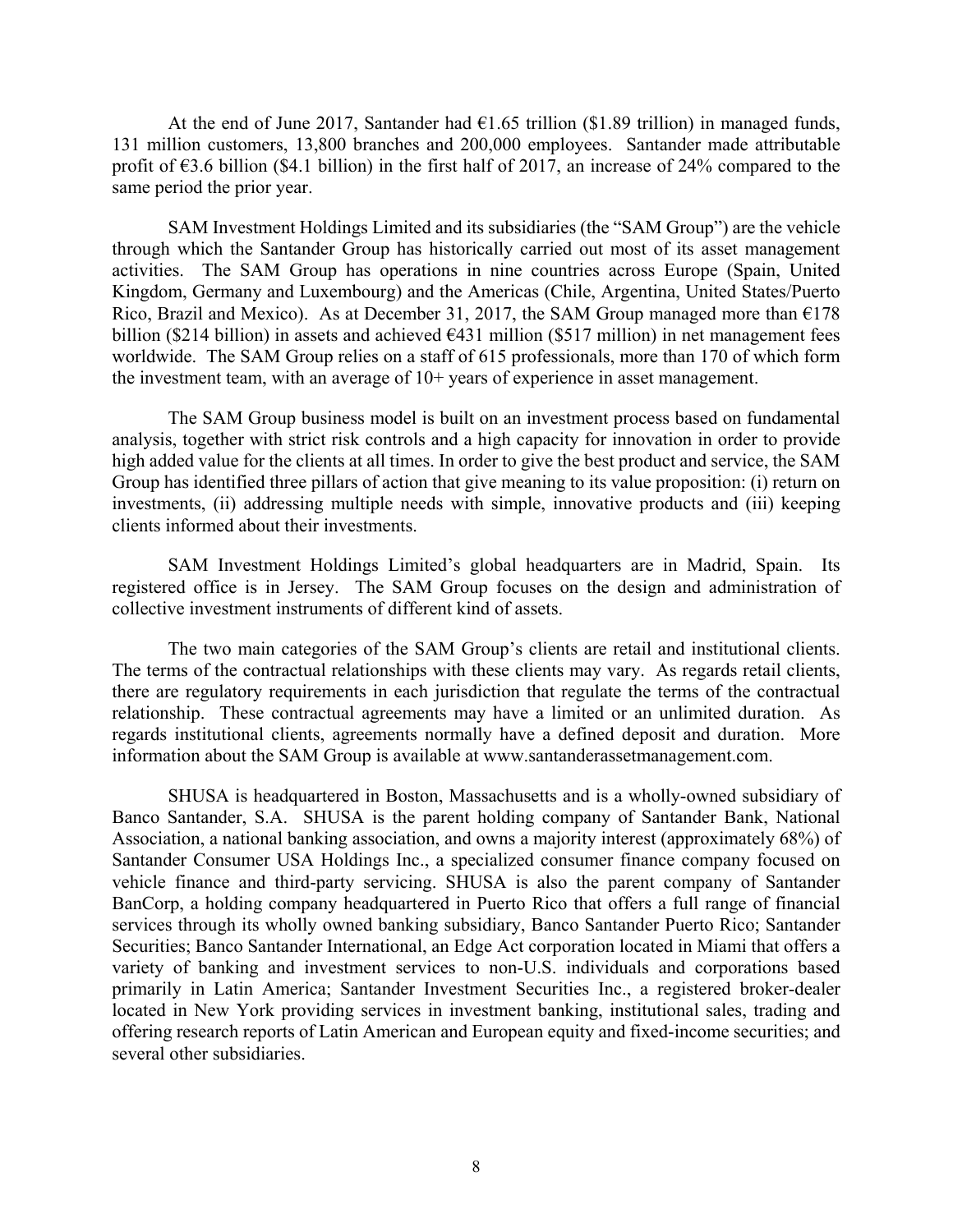#### **Approval of the Transaction**

In anticipation of the Transaction, the Funds' Board met in person on November 28, 2017, for the purpose of, among other things, considering whether it would be in the best interests of each Fund and their shareholders to approve the new investment advisory agreement between the Funds and the Funds' Adviser. The 1940 Act requires that the new investment advisory agreement be approved by each Fund's shareholders in order for it to become effective. At a subsequent Board meeting held on January 16, 2018, and for the reasons discussed below (see "Board Considerations" below), the Board, including all of the Directors not affiliated with the Santander Group or Sherbrooke (the "Independent Directors"), unanimously approved an interim investment advisory agreement, effective as of December 20, 2017, which shall remain in force until May 19, 2018, and thereafter, but only so long as such continuance is specifically approved at least every 30 days by the Board and by the Independent Directors voting separately. At such Board meeting held on January 16, 2018, the Board, including all of the Independent Directors, also unanimously recommended the approval of the new investment advisory agreement by shareholders of the Funds in order to assure continuity of investment advisory services to the Funds after the Transaction.

In the event that shareholders of a Fund do not approve the new investment advisory agreement, the Funds' Board would act as it deems to be in the best interests of each Fund and its shareholders and would consider various alternatives, such as again seeking shareholder approval of the new investment advisory agreement or seeking shareholder approval of a different agreement.

The names of the Funds and of the Adviser remain the same immediately following the closing of the Transaction, and it is anticipated that the names of the Funds and of the Adviser will remain the same immediately following the Transfer.

#### **The New Investment Advisory Agreement**

As noted above, under the requirements of the 1940 Act, and pursuant to the terms of the Funds' investment advisory agreement then in force, each Fund was required to enter into a new investment advisory agreement on December 20, 2017 as a result of the Transaction. The interim investment advisory agreement pursuant to which each Fund has received investment advisory services since December 20, 2017 is substantively identical to the investment advisory agreement for such Fund prior to the Transaction. Moreover, the new investment advisory agreement being proposed, pursuant to which each Fund will receive investment advisory services following its approval by Fund shareholders, is substantively identical to the current interim investment advisory agreement as well as to the investment advisory agreement that was in effect prior to consummation of the Transaction.

The fees payable to the Adviser under the new investment advisory agreement are equal to the fees payable to the Adviser by each Fund for investment management services pursuant to the investment advisory agreement that was in effect prior to consummation of the Transaction. In addition, the Adviser has assured the Board that it will continue to provide the same level of advisory services to each Fund under the new investment advisory agreement as provided under the investment advisory agreement that was in effect prior to consummation of the Transaction.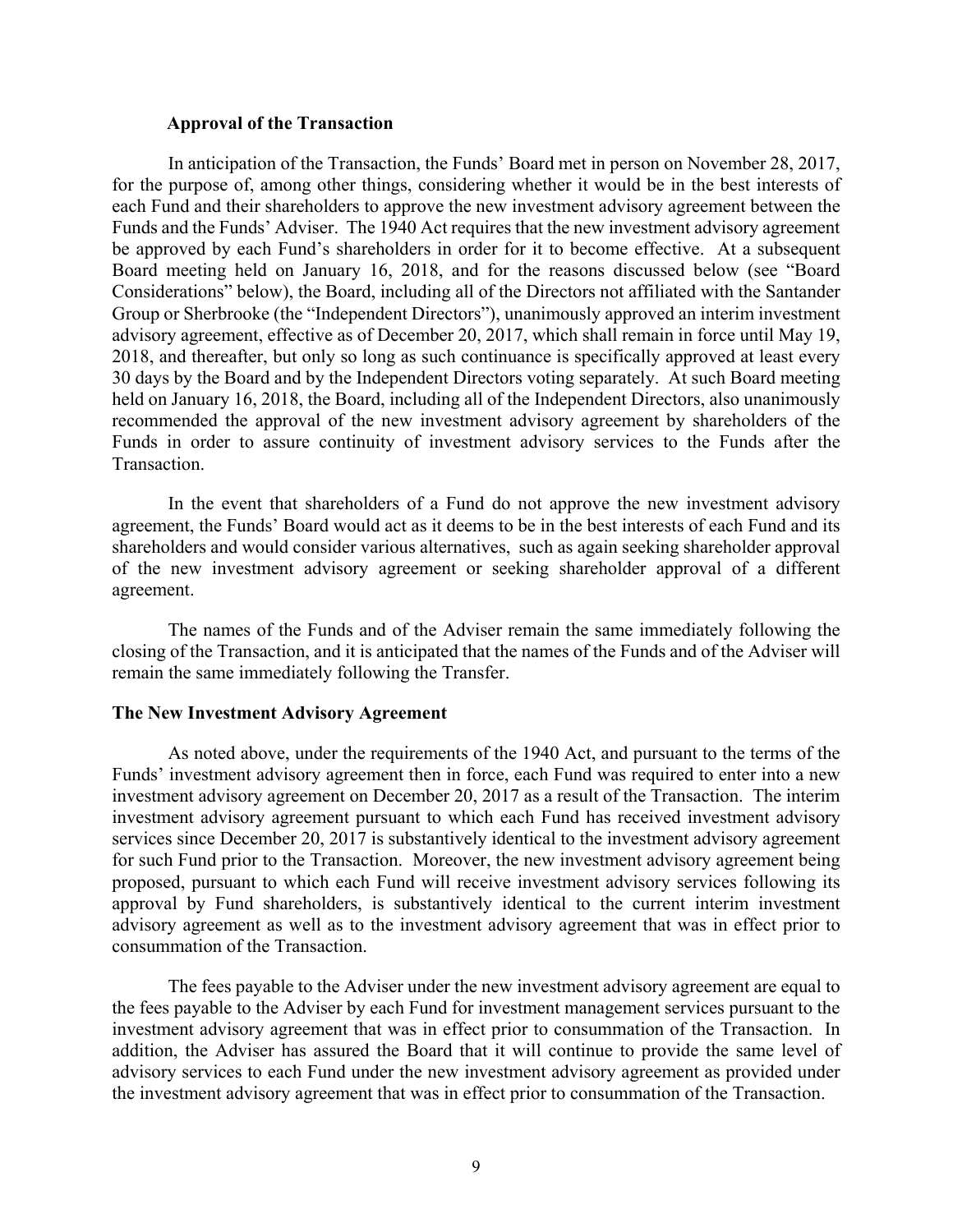#### **Summary of the New Investment Advisory Agreement**

Set forth below is a general description of the terms of the new investment advisory agreement, which is substantively identical to the current interim investment advisory agreement as well as to the investment advisory agreement that was in effect prior to consummation of the **Transaction** 

**Fees.** There is no change in the fee payable by each Fund to the Adviser for investment management services under the new investment advisory agreement. In the case of each of the Tax-Exempt Target Maturity Fund III, the Tax-Exempt Target Maturity Fund IV, the Tax-Exempt Target Maturity Fund V, the Tax-Exempt Target Maturity Fund VII, the Tax-Advantaged Target Maturity Fund I, the Tax-Advantaged Target Maturity Fund II, the Target Maturity Income Opportunities Fund I, the Target Maturity Income Opportunities Fund II, the AAA Target Maturity Fund I and the AAA Target Maturity Fund II, the fee payable to the Adviser will continue to be a monthly fee based upon the average weekly net assets of each particular Fund at an annual rate of 0.75%; in the case of the Tax-Exempt Fund, the fee payable to the Adviser will continue to be a monthly fee based upon the average weekly net assets of the Fund at an annual rate of 0.50%; in the case of the Tax-Exempt Fund II and the AAA Fixed-Income Fund, the fee payable to the Adviser will continue to be a monthly fee based upon the average daily net assets of each particular Fund at an annual rate of 0.50%; in the case of the Equity Opportunities Fund, the fee payable to the Adviser will continue to be a monthly fee based upon the average daily net assets of the Fund at an annual rate of 0.75%; and in the case of the Daily Liquidity Fund, the fee payable to the Adviser will continue to be a monthly fee based upon the average daily net assets of the Fund at an annual rate of 0.40%.

**Investment Management Services.** The new investment advisory agreement provides that, subject to the supervision of the Funds' Board, the Adviser will regularly provide each Fund with investment research, advice, management and supervision; will furnish a continuous investment program for each Fund's portfolio of securities and other investments consistent with each Fund's investment objectives, policies and restrictions; will determine from time to time what securities and other investments will be purchased, retained or sold by each Fund; and will implement those decisions, all subject to the provisions of each Fund's governing documents, the applicable rules and regulations of the SEC, the laws, rules and regulations of the Commonwealth of Puerto Rico, and other applicable federal and state laws, as well as any specific policies adopted by the Funds' Board and disclosed to the Adviser.

As noted above, under each Fund's new investment advisory agreement, the Adviser is authorized to place orders pursuant to its investment determinations for the Fund either directly with the issuer or with any broker or dealer, foreign currency dealer, futures commission merchant or others selected by it. Subject to any policies and procedures of the Funds' Board that may modify or restrict the Adviser's authority regarding the execution of each Fund's portfolio transactions provided in the Agreement and described below, brokers or dealers may be selected by the Adviser who also provide brokerage and research services (as those terms are defined in Section 28(e) of the Securities Exchange Act of 1934, as amended (the "1934 Act")) to a Fund and/or the other accounts over which the Adviser or its affiliates exercise investment discretion, a practice commonly referred to as "soft dollars." The Adviser is authorized to pay a broker or dealer who provides such brokerage and research services a commission for executing a portfolio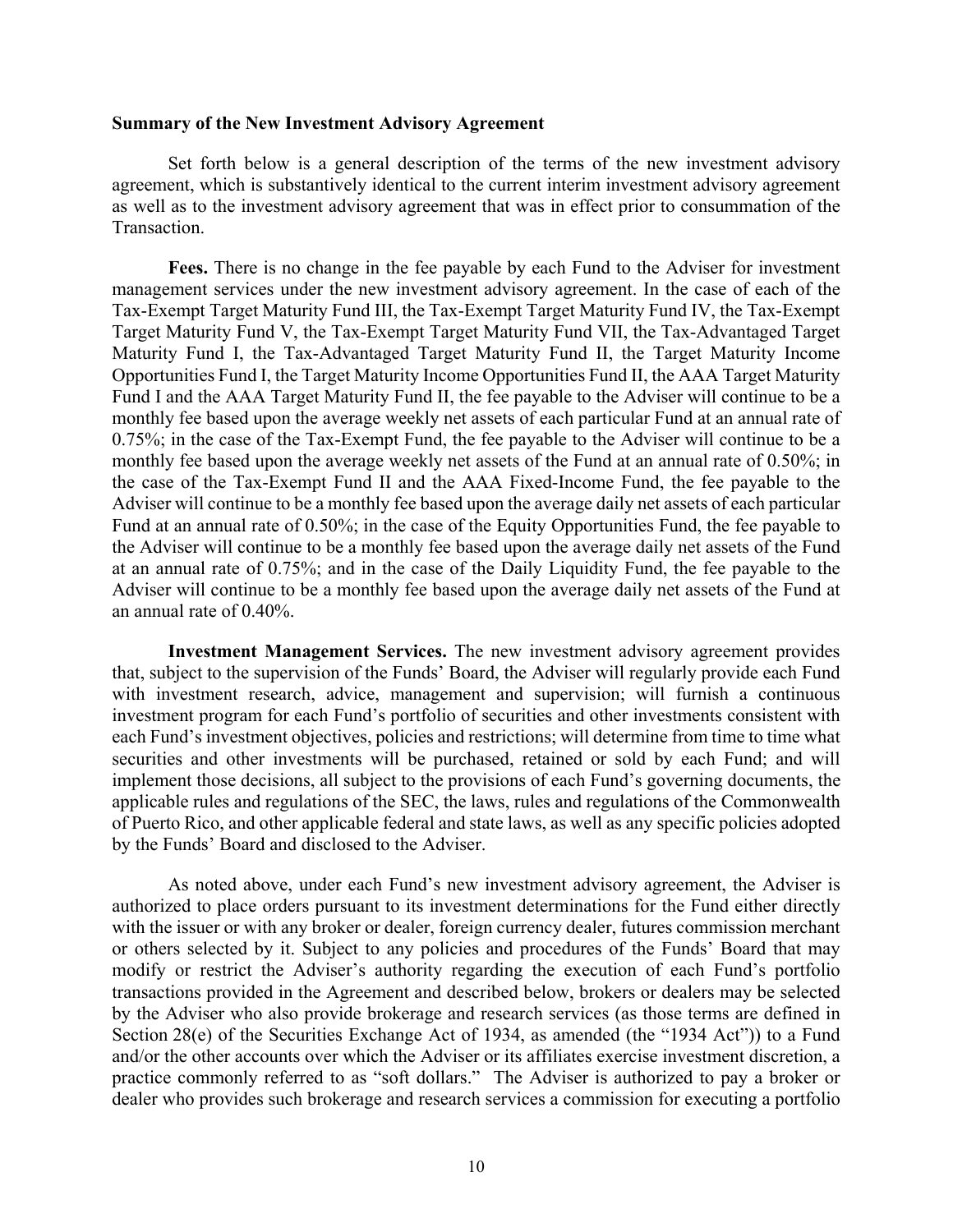transaction for a Fund that is in excess of the amount of commission or spread another broker or dealer would have charged for effecting that transaction only if the Adviser determines in good faith that such amount of commission is reasonable in relation to the value of the brokerage and research services provided by such broker or dealer. This determination may be viewed either in terms of that particular transaction or the overall responsibilities that the Adviser and its affiliates have with respect to accounts over which they exercise investment discretion.

The new investment advisory agreement further provides that the Adviser will provide advice and recommendations with respect to other aspects of the business and affairs of each Fund, and will exercise voting rights, rights to consent to corporate action and any other rights pertaining to a Fund's portfolio securities in accordance with the Adviser's policies and procedures subject to such direction as the Board may provide, and will perform such other functions of investment management and supervision as may be directed by the Board.

**Payment of Expenses.** The new investment advisory agreement requires the Adviser to bear all expenses, and to furnish all necessary services, facilities and personnel, in connection with its responsibilities to provide each Fund with investment advisory services under the new investment advisory agreement. Except for these expenses, the Adviser is not responsible for the Funds' expenses.

**Conflicts of Interest.** As noted above, the new investment advisory agreement contains several provisions that address potential conflicts of interest that may arise in a typical investment advisory relationship. Specifically, the Adviser may engage in any other business or render services of any kind, including investment advisory and management services, to any other fund, firm, individual or association.

**Limitation on Liability.** Under the new investment advisory agreement, the Adviser assumes no responsibility other than to render the services called for by the Agreement in good faith, and the Adviser is not liable for any error of judgment or mistake of law, or for any loss arising out of any investment or for any act or omission in the execution of securities transactions for a Fund. The Adviser is not protected however, for willful misfeasance, bad faith or gross negligence in the performance of its duties or by reason of its reckless disregard of its obligations and duties under the Agreement. This same limitation of liability applies to affiliates of the Adviser who may provide services to a Fund as contemplated by the new investment advisory agreement.

**Term and Continuance.** If approved by shareholders of each particular Fund, the new investment advisory agreement for each Fund will terminate, unless sooner terminated as set forth therein, one year from the date of implementation. Thereafter, if not terminated, the new investment advisory agreement will continue in effect from year to year if such continuance is specifically approved at least annually by the Independent Directors.

**Termination.** The new investment advisory agreement for each Fund provides that the Agreement may be terminated at any time without the payment of any penalty by a Fund or a Fund's investment adviser upon not less than sixty days' written notice to the other party, and will terminate automatically in the event of its "assignment."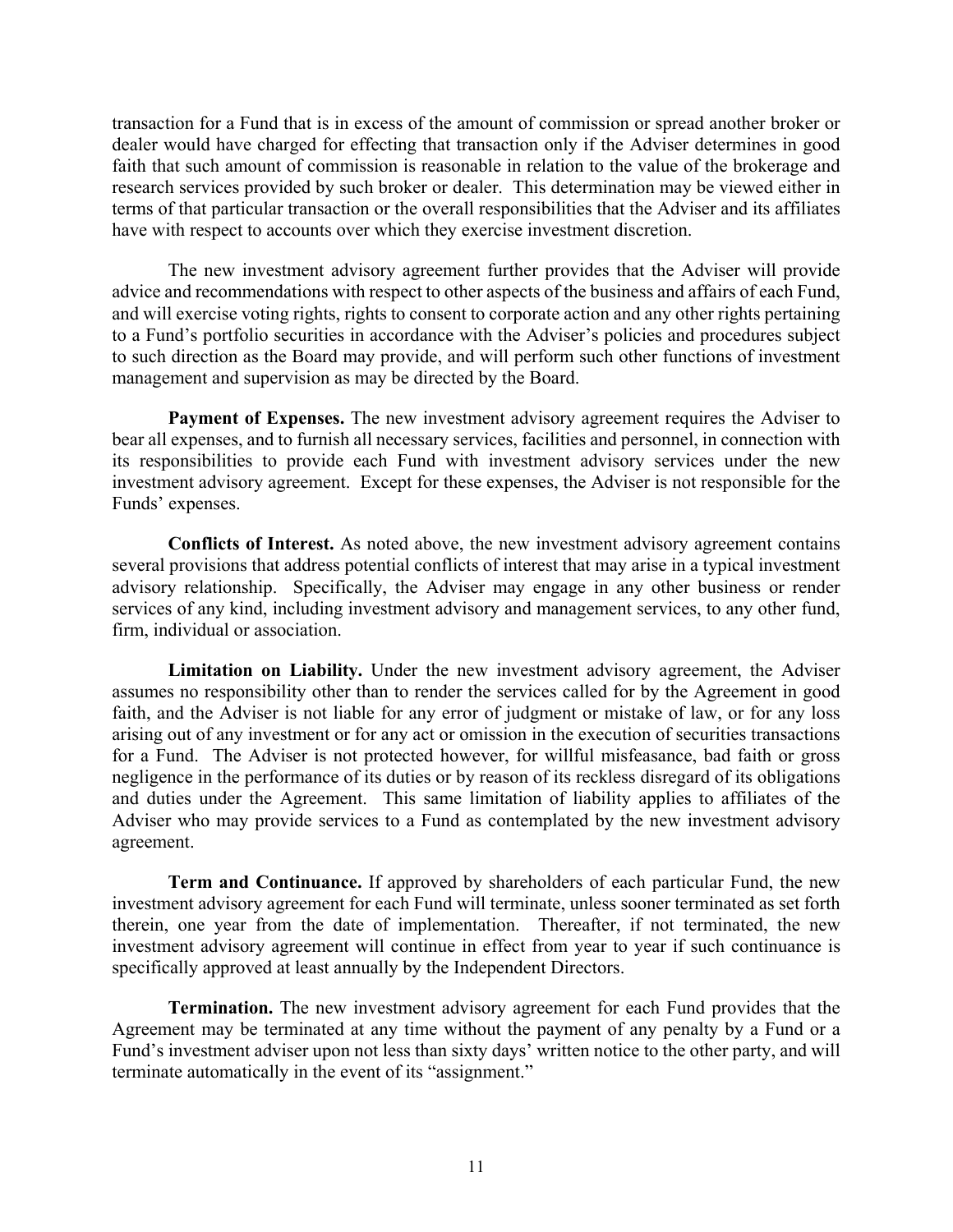#### **Board Considerations**

At meetings held on November 28, 2017 and January 16, 2018, the Board of the Funds, including the Independent Directors, unanimously approved the new investment advisory agreement between each Fund and its Adviser.

To assist the Board in its consideration of the new investment advisory agreement, the Board received in advance of its meeting materials and information about the Santander Group, including its financial condition and asset management capabilities and organization, and about the Transaction and the Transfer. In addition, the Independent Directors consulted with their counsel on, among other things, the legal standards and certain other considerations relevant to the Directors' deliberations.

On October 19, 2017, November 28, 2017 and January 16, 2018, members of the Board discussed with management of the Adviser the Transaction, the Transfer and the Santander Group's general plans and intentions regarding the Funds, including the preservation, strengthening and growth of the Adviser's asset management business. The Board also inquired about the plans for and anticipated roles and responsibilities of certain employees and officers of the Adviser after the Transaction and after the Transfer. The Independent Directors of the Board also conferred separately and with their counsel about the Transaction, including in connection with the October 19, 2017, November 28, 2017 and January 16, 2018 meetings, and a representative of the Adviser made a presentation to and responded to questions from the Board. After reviewing the written materials provided, the Independent Directors met with their counsel to consider the new investment advisory agreement.

Among other things, the Board considered:

- (i) the reputation, financial strength and resources of the Santander Group;
- (ii) that the Santander Group and its affiliates are experienced and respected firms;
- (iii) that the Adviser's management and the Santander Group have advised the Board that following the Transaction and the Transfer, there is not expected to be any diminution in the nature, quality and extent of services provided to the Funds and their shareholders by the Adviser, including compliance services;
- (iv) that the Transaction will be strategically and economically beneficial for the Santander Group and Sherbrooke and that, as a result, these parties have an interest in the matters that were being considered;
- (v) that the Transfer will be strategically and economically beneficial for the Santander Group and that, as a result, it has an interest in the matters that were being considered;
- (vi) the fact that the Funds' total advisory fee will not increase by virtue of the new investment advisory agreement, but will remain the same;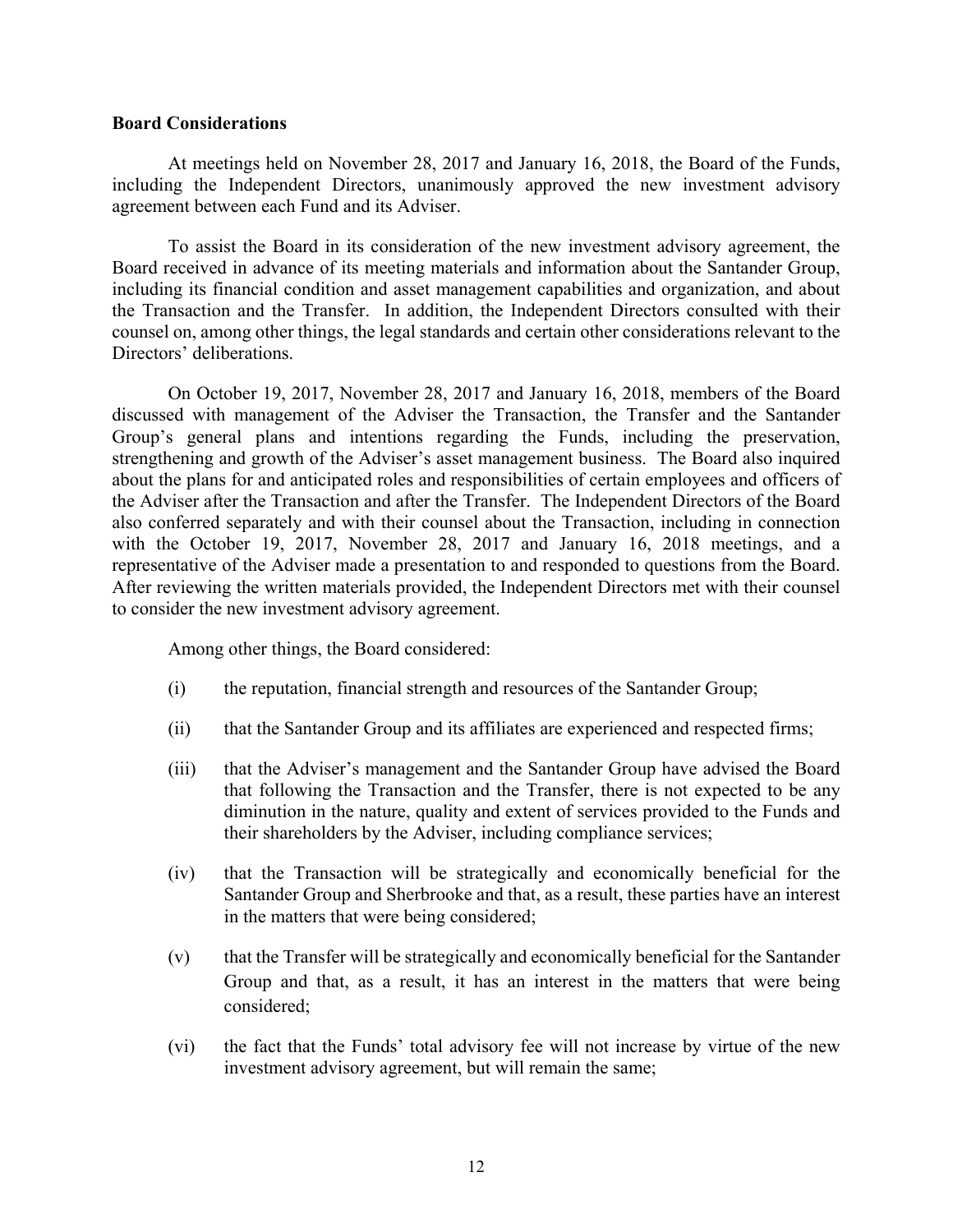- (vii) the terms and conditions of the new investment advisory agreement, which are substantively identical to those of the current investment advisory agreement;
- (viii) that within the past six to eight months the Board had performed a full annual review of the current investment advisory agreement, and had determined that the Adviser has the capabilities, resources and personnel necessary to provide the advisory and administrative services currently provided to the Funds; and that the advisory fee paid by the Funds, taking into account any applicable agreed-upon fee reductions and breakpoints, represent reasonable compensation to the Adviser in light of the nature, extent and quality of the services to be provided by the Adviser, the investment performance of the Funds and the Adviser, the costs of the services to be provided and the profits to be realized by the Adviser and its affiliates from the relationship with the Funds, the extent to which economies of scale maybe realized as each Fund grows, the reflection of these economies of scale in the fee levels for the benefit of the Funds' shareholders, and such other matters as the Board considered relevant in the exercise of their reasonable judgment; and
- (ix) that the Funds would not bear the costs of obtaining shareholder approval of the new investment advisory agreement.

Certain of these considerations are discussed in more detail below.

In its deliberations, the Board considered information received in connection with its most recent approval of the current investment advisory agreement for each of the Funds on June 5, 2017, in addition to information provided by the Santander Group in connection with its evaluation of the terms and conditions of the new investment advisory agreement for each Fund. The Directors did not identify any particular information that was all-important or controlling, and the Board attributed different weights to the various factors. The Directors evaluated all information available to them. The Board, including all of the Independent Directors, concluded that the terms of the new investment advisory agreement are fair and reasonable, that the fee stated therein is reasonable in light of the services to be provided to the Fund, and that the new investment advisory agreement should be approved and recommended to Fund shareholders.

## *Nature, Quality and Extent of Services Provided*

In evaluating the nature, quality and extent of the services to be provided by the Adviser under the new investment advisory agreement, the Board considered, among other things, the expected impact, if any, of the Transaction and the Transfer on the operations, facilities, organization and personnel of the Adviser; the potential implications of regulatory restrictions on the Funds following the Transaction and the Transfer; the ability of the Adviser to perform its duties after the Transaction and the Transfer; and any anticipated changes to the current investment and other practices of the Funds.

Based on their review of the materials provided and the assurances they had received from management of the Adviser and the Santander Group, the Board determined that the Transaction and the Transfer were not expected to adversely affect the nature and quality of services provided by the Adviser and that the Transaction and the Transfer were not expected to have a material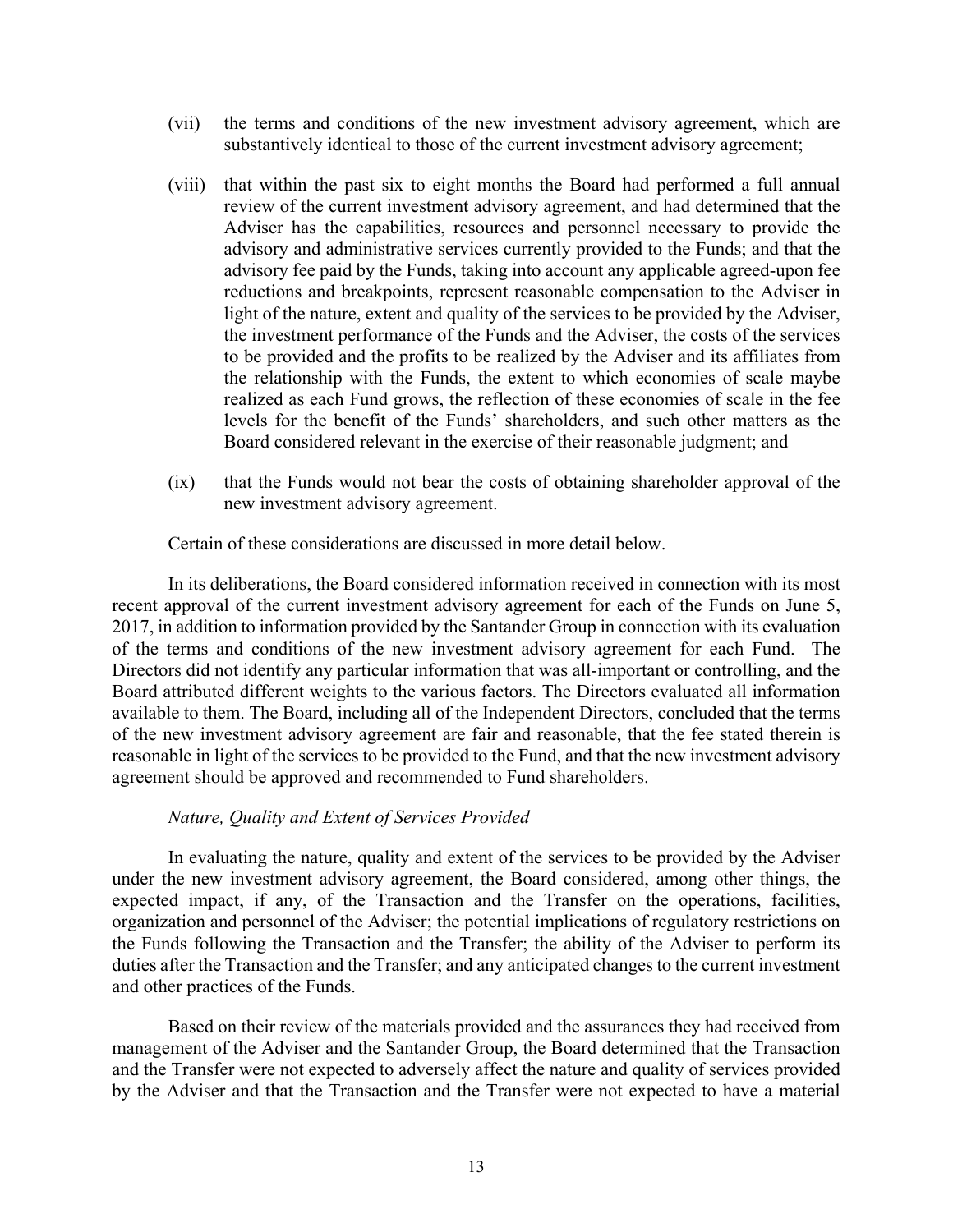adverse effect on the ability of the Adviser to provide those services. Accordingly, the Board concluded that, overall, they were satisfied at the present time with assurances from the Adviser and the Santander Group as to the expected nature, extent and quality of the services to be provided to the Funds under the new investment advisory agreement.

## *Costs of Services Provided and Profitability*

In evaluating the costs of the services to be provided by the Adviser under the new investment advisory agreement and the profitability to the Adviser of their relationships with the Funds, the Board considered, among other things, whether advisory fees or other expenses would change under the new investment advisory agreement as a result of the Transaction and the Transfer. Based on their review of the materials provided and the assurances they had received from management of the Adviser, the Board determined that neither the Transaction nor the Transfer would increase the fees payable for advisory services and that overall Fund expenses were not expected to increase under the new investment advisory agreement as a result of the Transaction or the Transfer. The Board noted that it was not possible to predict how the Transaction or the Transfer would affect the Adviser's profitability from its relationship with the Funds, but that they had been satisfied in their most recent review of the current investment advisory agreement on June 5, 2017 that the Adviser's level of profitability from its relationship with the Funds was not excessive. The Board concluded that, overall, they were satisfied that, currently, the Adviser's level of profitability from its relationship with the Funds was not excessive.

The Board noted that they expect to receive Adviser profitability information on an annual basis and thus be in a position to evaluate whether any adjustments in Fund fees and/or fee breakpoints would be appropriate.

## *Fall-Out Benefits*

In evaluating the fall-out benefits to be received by the Adviser under the new investment advisory agreement, the Board considered whether the Transaction and the Transfer would have an impact on the fall-out benefits received by virtue of the then-current investment advisory agreement. Based on their review of the materials provided, including materials received in connection with their most recent approval of the current investment advisory agreement for each Fund on June 5, 2017, and their discussions with management of the Adviser, the Directors determined that those benefits could include (i) the envisaged improvement in the service provided to clients; (ii) a strengthened focus on client needs in terms of design, management and positioning of products; and (iii) the facilitation of the development of products that further cater to the needs of local retail clients. The Board noted that any such benefits were difficult to quantify with certainty at this time, and indicated that they would continue to evaluate them going forward.

## *Fees and Economies of Scale*

In reviewing the Transaction and the Transfer, the Board considered, among other things, whether advisory fees or other expenses would change under the new investment advisory agreement as a result of the Transaction and the Transfer. Based on the assurances they had received from management of the Adviser, the Board determined that under the new investment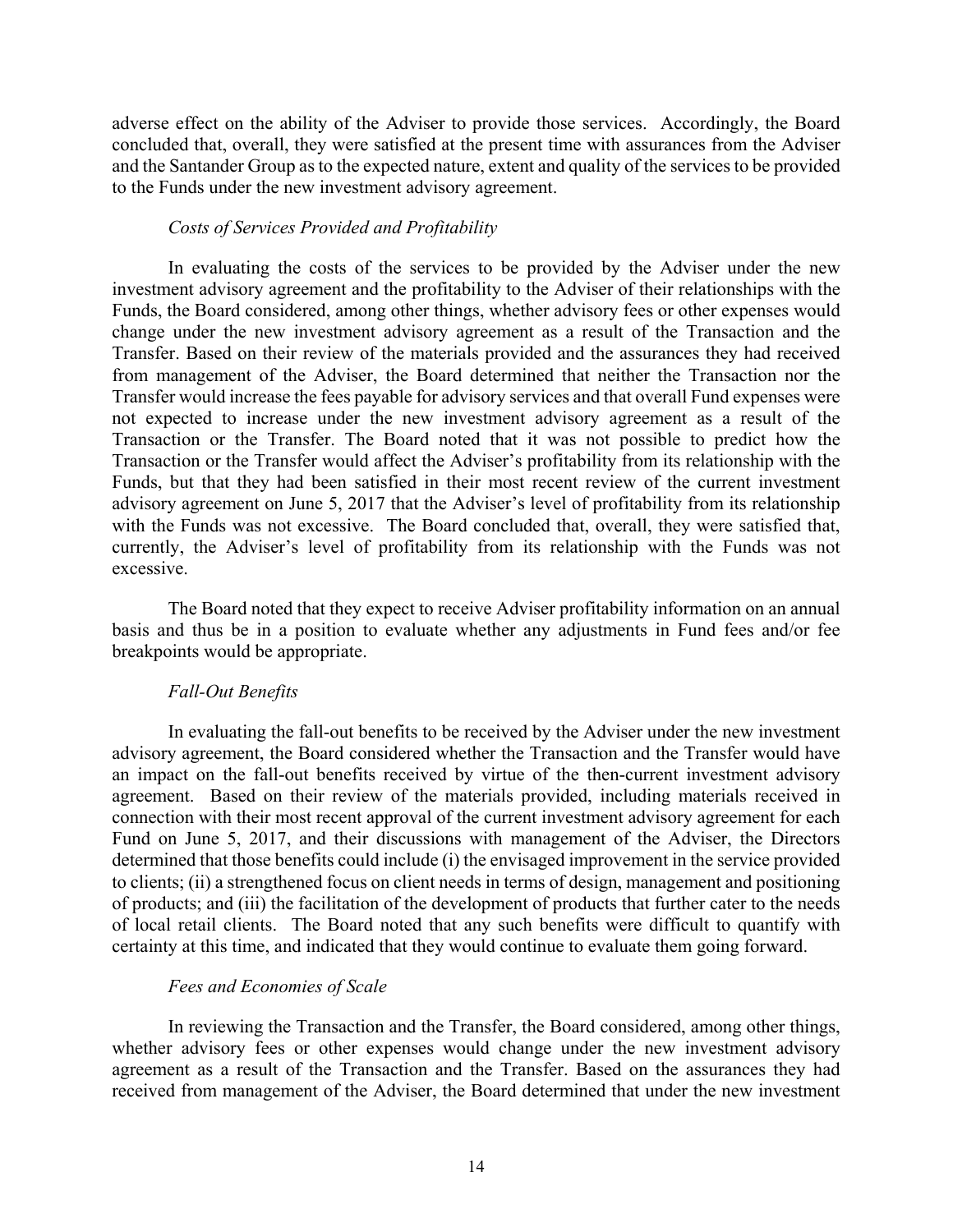advisory agreement as a result of the Transaction and the Transfer, each Fund's total advisory fees would not increase. The Board noted that, in conjunction with their deliberations concerning the current investment advisory agreement on June 5, 2017, the Board had determined that the total fees for advisory services were reasonable in light of the services provided. The Board concluded that because the advisory fees for each Fund were not expected to increase under the new investment advisory agreement as a result of the Transaction or the Transfer, the Funds' fees for advisory services remain appropriate and that no fee reductions or breakpoints were necessary at this time. The Board recognized that the Adviser may realize economies of scale from the Transaction and the Transfer based on certain synergies of operations both regionally and on a global level, which will be further identified and quantified by the Adviser within the initial months after consummation of the Transaction and after consummation of the Transfer.

#### *Investment Performance*

The Board noted that management of the Adviser had already implemented or undertaken to implement steps to address investment performance in the Funds. The Board noted the considerable investment management experience and capabilities of the Santander Group, but was unable to predict what effect, if any, consummation of the Transaction and the Transfer would have on the Funds' future performance.

#### **Information about the Adviser**

Santander Asset Management, LLC, the Adviser to each Fund, is a registered investment adviser and a Puerto Rico limited liability company, and is a wholly owned subsidiary of SAM Investment Holdings Limited. Prior to the consummation of the Transaction on December 20, 2017, SAM Investment Holdings Limited was 50% indirectly owned by Banco Santander, S.A. and 50% indirectly owned jointly by entities affiliated with Warburg Pincus LLC and General Atlantic LLC; after the Transaction, SAM Investment Holdings Limited is 100% indirectly owned by Banco Santander. Pursuant to the Transaction, SAM remains as the Funds' adviser and as a wholly owned subsidiary of SAM Investment Holdings Limited, however, in conformity with Regulation YY of the Board of Governors of the Federal Reserve System, SAM Investment Holdings Limited will transfer the Adviser to SHUSA, a wholly owned subsidiary of Banco Santander, S.A., not more than six months after the effective date of the Transaction. Santander Group businesses offer a broad range of financial services-asset management, banking and consumer finance, credit and charge cards, insurance, investments, investment banking and trading-and use diverse channels to make them available to consumer and corporate customers around the world. The principal offices of SAM are located at GAM Tower, 2 Tabonuco Street, 2nd Floor, Guaynabo, Puerto Rico 00968.

The name and principal occupation of the directors and principal executive officers of the Adviser are as set forth in Exhibit B. The principal business address of each of the directors and principal executive officers of SAM is GAM Tower, 2 Tabonuco Street, 2nd Floor, Guaynabo, Puerto Rico 00968.

The Adviser provides investment advisory services to certain other investment accounts that may have investment objectives and policies similar to those of the Funds.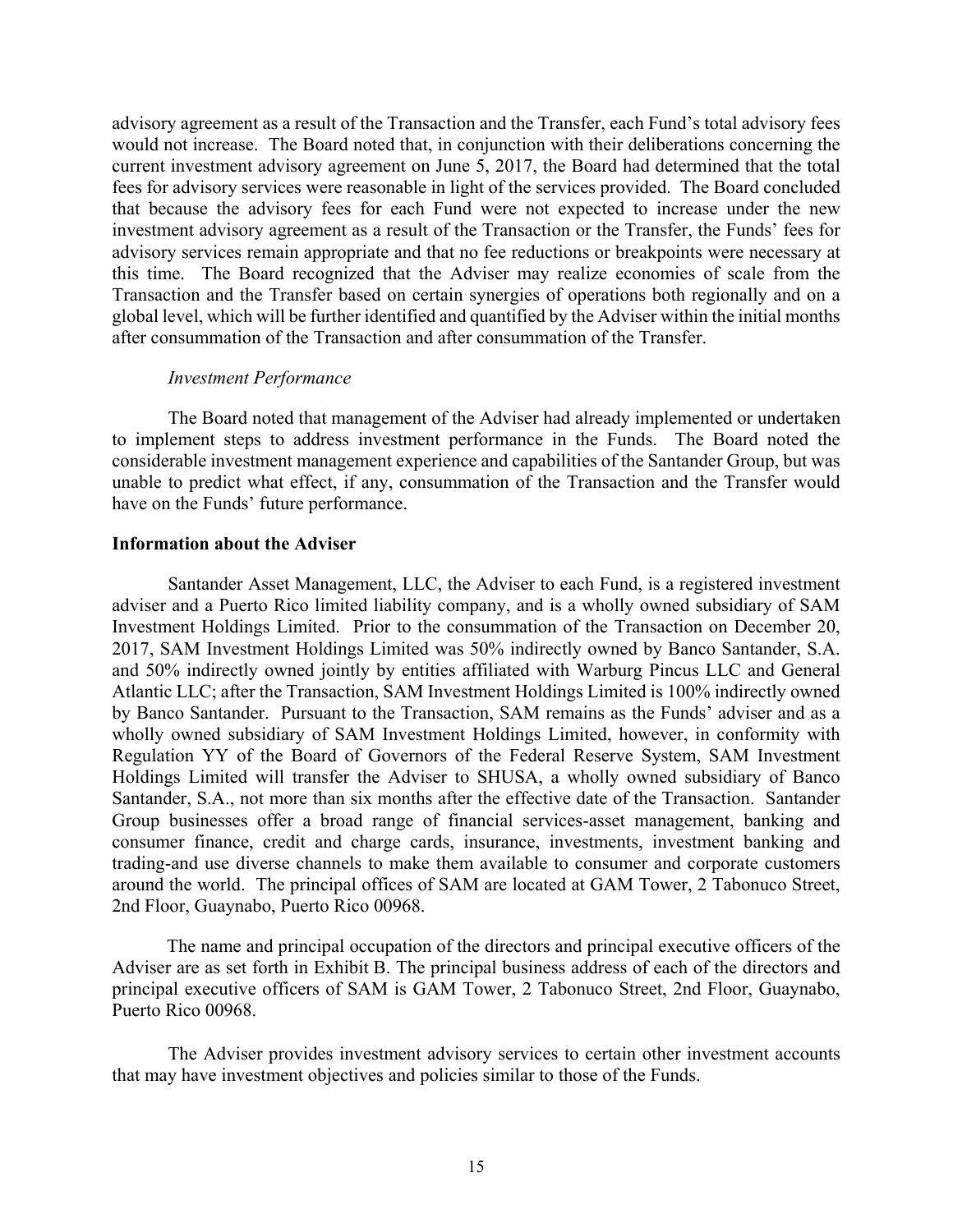#### **Shareholder Approval**

To remain in effect with respect to a Fund, the new investment advisory agreement must be approved by a vote of a majority of the outstanding voting securities of such Fund. The "vote of a majority of the outstanding voting securities" is defined in the 1940 Act as the lesser of the vote of (i) 67% or more of the voting securities of the Fund entitled to vote thereon present at the Meeting or represented by proxy if holders of more than 50% of the outstanding voting securities are present or represented by proxy; or (ii) more than 50% of the outstanding voting securities of the Fund entitled to vote thereon. The new investment advisory agreement was approved by the Independent Directors, separately, and by the Board of Directors of the Funds, as a whole, after consideration of all factors which it determined to be relevant to its deliberations, including those discussed above. The Board of Directors of the Funds also determined to submit the Fund's new investment advisory agreement for consideration by the shareholders of the Fund.

#### **The Board of Directors unanimously recommends that you vote "FOR" the approval of the new investment advisory agreement.**

## **OTHER MATTERS**

The Funds know of no other matters which are to be brought before the Meeting or any adjournments thereof. However, if any other matters not now known or determined properly come before the Meeting or any adjournments thereof, it is the intention of the persons named in the enclosed form of proxy to vote such proxy in accordance with their best judgment on such matters.

All proxies received will be voted in favor of all the proposals, unless otherwise directed therein.

#### **DEADLINE FOR SHAREHOLDER PROPOSALS**

As provided for in the Funds' By-Laws, at any special meeting of shareholders, proposals by shareholders shall be considered only if advance notice thereof has been timely given as provided herein and such proposals are otherwise proper for consideration under applicable law and the Certificate of Incorporation and By-Laws of each Fund. Notice of any proposal to be presented by any shareholder at any meeting of shareholders shall be delivered to the Secretary of such Fund at its principal executive office not less than thirty (30) nor more than fifty (50) days prior to the date of the meeting; provided, however, that if the date of the meeting is first publicly announced or disclosed (in a public filing or otherwise) less than forty (40) days prior to the date of the meeting, such notice shall be given not more than ten (10) days after such date is first so announced or disclosed. Any shareholder who gives notice of any such proposal shall deliver therewith the text of the proposal to be presented and a brief written statement of the reasons why such shareholder favors the proposal and setting forth such shareholder's name and address, the number and class of all shares of each class of stock of the Fund beneficially owned by such shareholder and any material interest of such shareholder in the proposal (other than as a shareholder). As used herein, shares "beneficially owned" shall mean all shares as to which such person, together with such person's affiliates and associates (as defined in Rule 12b-2 under the Exchange Act), may be deemed to beneficially own pursuant to Rules 13d-3 and 13d-5 under the Exchange Act, as well as all shares as to which such person, together with such person's affiliates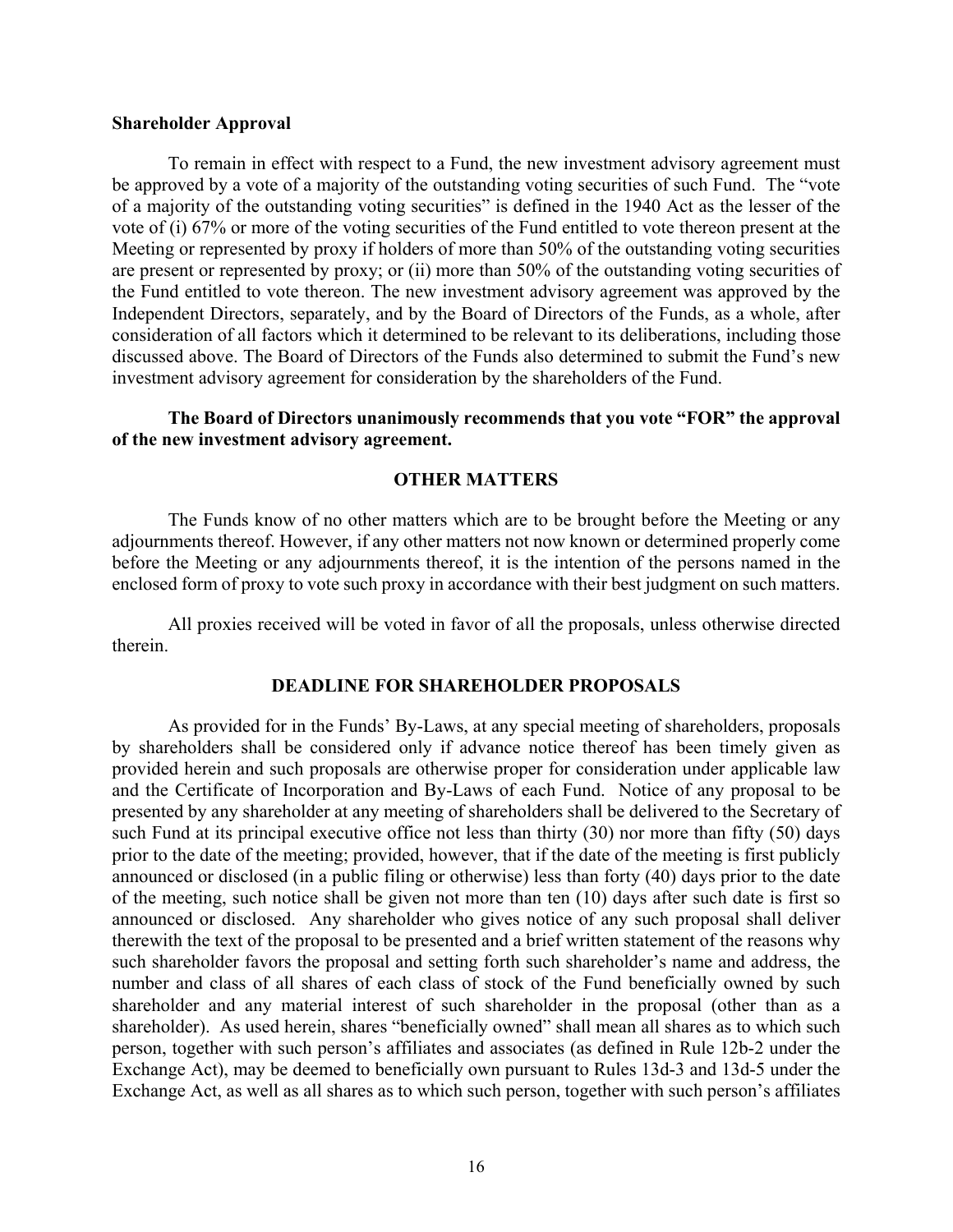and associates, has the right to become the beneficial owner pursuant to any agreement or understanding, or upon the exercise of warrants, options or rights to convert or exchange (whether such rights are exercisable immediately or only after the passage of time or the occurrence of conditions). The person presiding at the meeting, in addition to making any other determinations that may be appropriate to the conduct of the meeting, shall determine whether such notice has been duly given and shall direct that proposals not be considered if such notice has not been given.

## **IT IS IMPORTANT THAT PROXIES BE RETURNED PROMPTLY. SHAREHOLDERS WHO DO NOT EXPECT TO ATTEND THE MEETING ARE THEREFORE URGED TO COMPLETE AND SIGN, DATE AND RETURN THE PROXY CARD AS SOON AS POSSIBLE IN THE ENCLOSED POSTAGE PAID ENVELOPE.**

By order of the Board of Directors,

Jerge Bours

Jorge E. Souss Assistant Secretary

San Juan, Puerto Rico March 27, 2018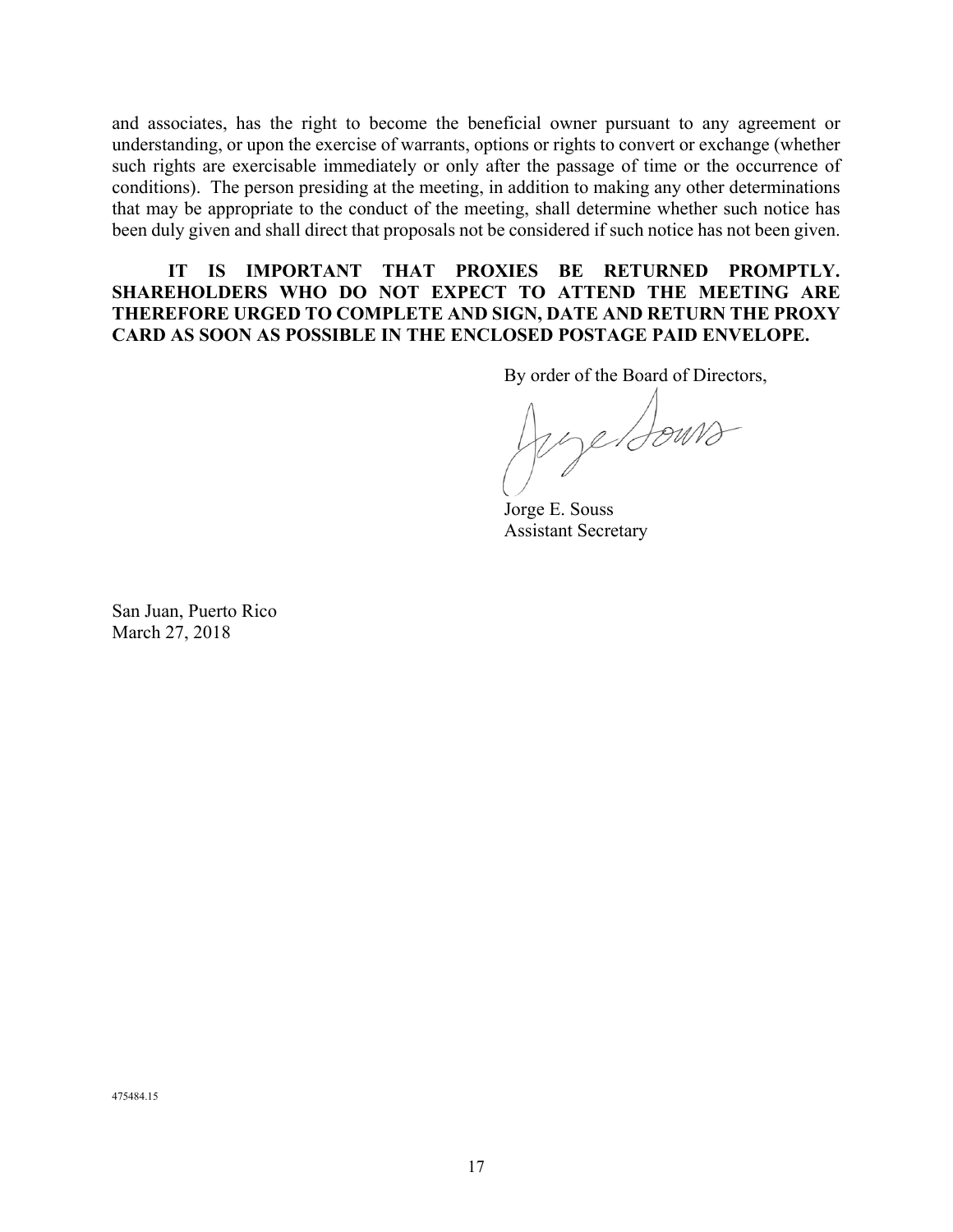## **EXHIBIT A**

| Fund                                                                         | <b>Class</b> | <b>Number of Shares</b> | <b>Percent of Class</b> | Name                                                                   | <b>Address</b>                                                               |
|------------------------------------------------------------------------------|--------------|-------------------------|-------------------------|------------------------------------------------------------------------|------------------------------------------------------------------------------|
| First Puerto Rico Tax-<br><b>Exempt Target Maturity</b><br>Fund VII, Inc.    | A            | 405,489.000             | 5.47%                   | Edwin Santana                                                          | Cond. Luchetti 1403, Apt. PH-A<br>1403 Luchetti Street<br>San Juan, PR 00907 |
|                                                                              |              |                         |                         |                                                                        |                                                                              |
| First Puerto Rico Tax-<br><b>Advantaged Target Maturity</b><br>Fund II, Inc. | A            | 613,645.670             | 5.97%                   | Willie Santana de la Rosa                                              | Barrio Campo Rico<br>HC 03 Box 7607<br>Canóvanas, PR 00729                   |
|                                                                              |              |                         |                         |                                                                        |                                                                              |
| First Puerto Rico Tax-Exempt<br>Fund, Inc.                                   | $\mathbf{A}$ | 1,754,724.727           | 6.80%                   | Aida Márquez                                                           | P.O. Box 363573<br>San Juan, PR 00936-3573                                   |
|                                                                              |              |                         |                         |                                                                        |                                                                              |
| First Puerto Rico Equity<br>Opportunities Fund, Inc.                         | A            | 19,198.119              | 7.43%                   | Myrna N. Rivera                                                        | P.O. Box 363212<br>San Juan, PR 00936-3212                                   |
|                                                                              | A            | 17,747.164              | 6.86%                   | Sara Georgina Trigo, Deceased                                          | P.O. Box 2369<br>Toa Baja, PR 00951-2369                                     |
|                                                                              | A            | 13,839.157              | 5.35%                   | AWR Investments, LLC                                                   | Urb. Milaville<br>171 Pajuil Street<br>San Juan, PR 00926-5125               |
|                                                                              |              |                         |                         |                                                                        |                                                                              |
|                                                                              | Z            | 47,902.564              | 49.22%                  | M-F Living and Grantor Trust                                           | Urb. Villa Caparra<br>6 Calle L<br>Guaynabo, PR 00966                        |
|                                                                              | Z            | 15,691.475              | 16.12%                  | Grupo Gastroenterológico<br>del Este                                   | Gran Vista II<br>40 Plaza 4 Street<br>Gurabo, PR 00778-5052                  |
|                                                                              | Z            | 5,615.498               | 5.77%                   | Maribel R. Hernández                                                   | Urb. Ciudad Jardín III<br>63 Sauco Street<br>Toa Alta, PR 00953-4863         |
|                                                                              |              |                         |                         |                                                                        |                                                                              |
| First Puerto Rico Daily<br>Liquidity Fund, Inc.                              | A            | 800,642.920             | 10.70%                  | <b>GRSH Management LLC</b>                                             | P.O. Box 194976<br>San Juan, PR 00919-4976                                   |
|                                                                              | A            | 562,398.720             | 7.52%                   | José F. de la Torre and<br>Ana María de la Torre,<br>Tenants-in-Common | Parques de Santa María<br>Q6 Petunia Street<br>San Juan, PR 00927-6724       |
|                                                                              | A            | 428,717.500             | 5.73%                   | José L. Figueroa Casas<br>and Connie A. Martin,<br>Tenants-in-Common   | Urb. Villa Caparra<br>K25 Calle K<br>Guaynabo, PR 00966-2304                 |
|                                                                              | A            | 408,484.860             | 5.46%                   | Santander Asset Management,<br>LLC                                     | <b>GAM</b> Tower<br>2 Tabonuco Street, Suite 200<br>Guaynabo, PR 00968       |
|                                                                              | A            | 375,380.240             | 5.02%                   | Carlos M. Rodríguez Vázquez,<br>Deceased                               | Urb. San Miguel<br>B29 Calle B<br>Sabana Grande, PR 00637                    |
|                                                                              |              |                         |                         |                                                                        |                                                                              |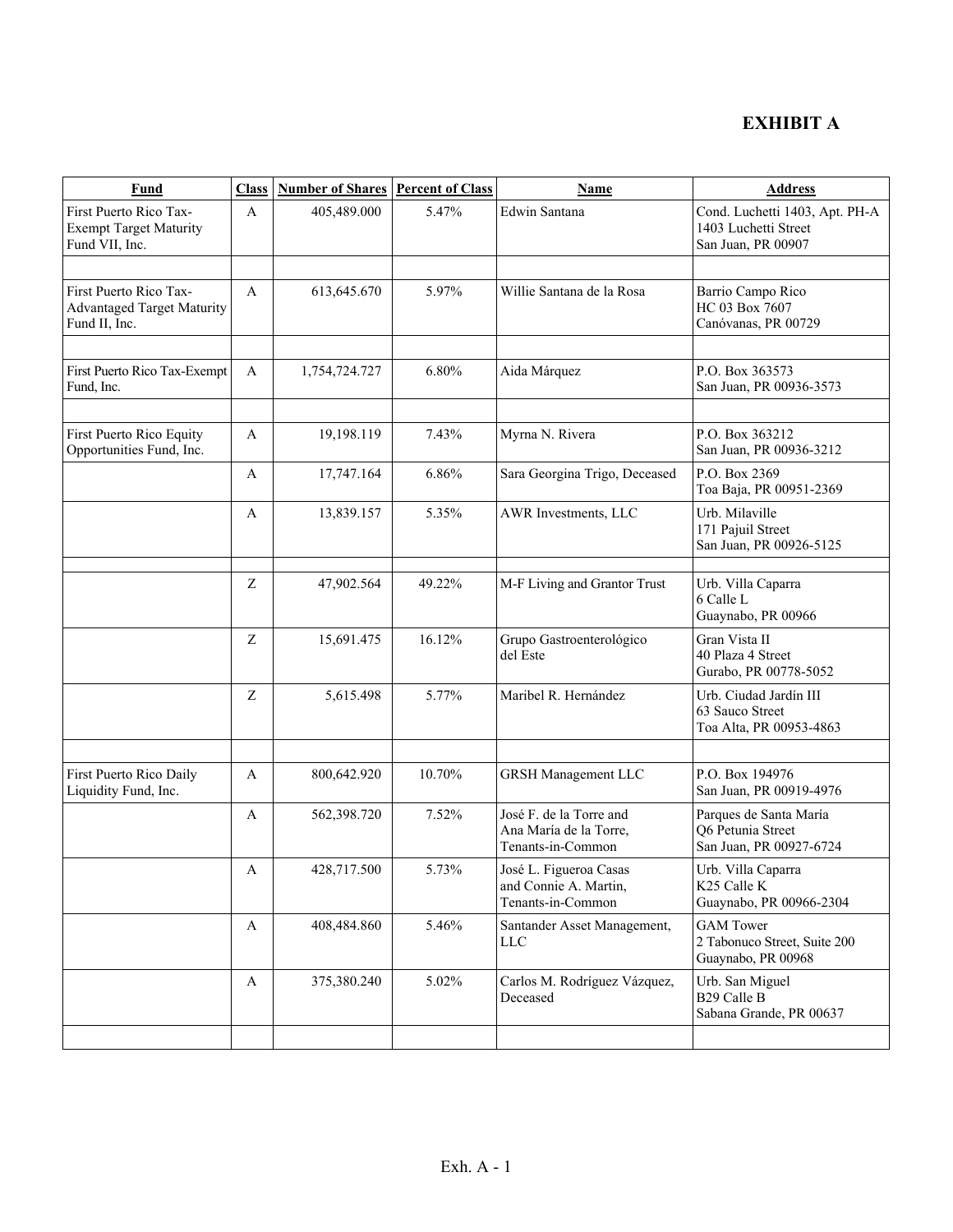| First Puerto Rico AAA<br>Fixed-Income Fund, Inc. | A | 100,806.452 | $6.26\%$ | Universidad Carlos Albizu, Inc.                                        | P.O. Box 9023711<br>San Juan, PR 00902-3711                                    |
|--------------------------------------------------|---|-------------|----------|------------------------------------------------------------------------|--------------------------------------------------------------------------------|
|                                                  | A | 100,502.513 | $6.24\%$ | Luis Angel Cáceres                                                     | Cond. Villa Caparra Executive<br>229 Carr. #2, Apt. 12-E<br>Guaynabo, PR 00966 |
|                                                  | A | 96.096.814  | 5.96%    | Juan Sánchez Quintana and<br>Carmen Adela Alfaro,<br>Tenants-in-Common | Urb. Garden Hills<br>B-6 Montebello Street<br>Guaynabo, PR 00966-2101          |